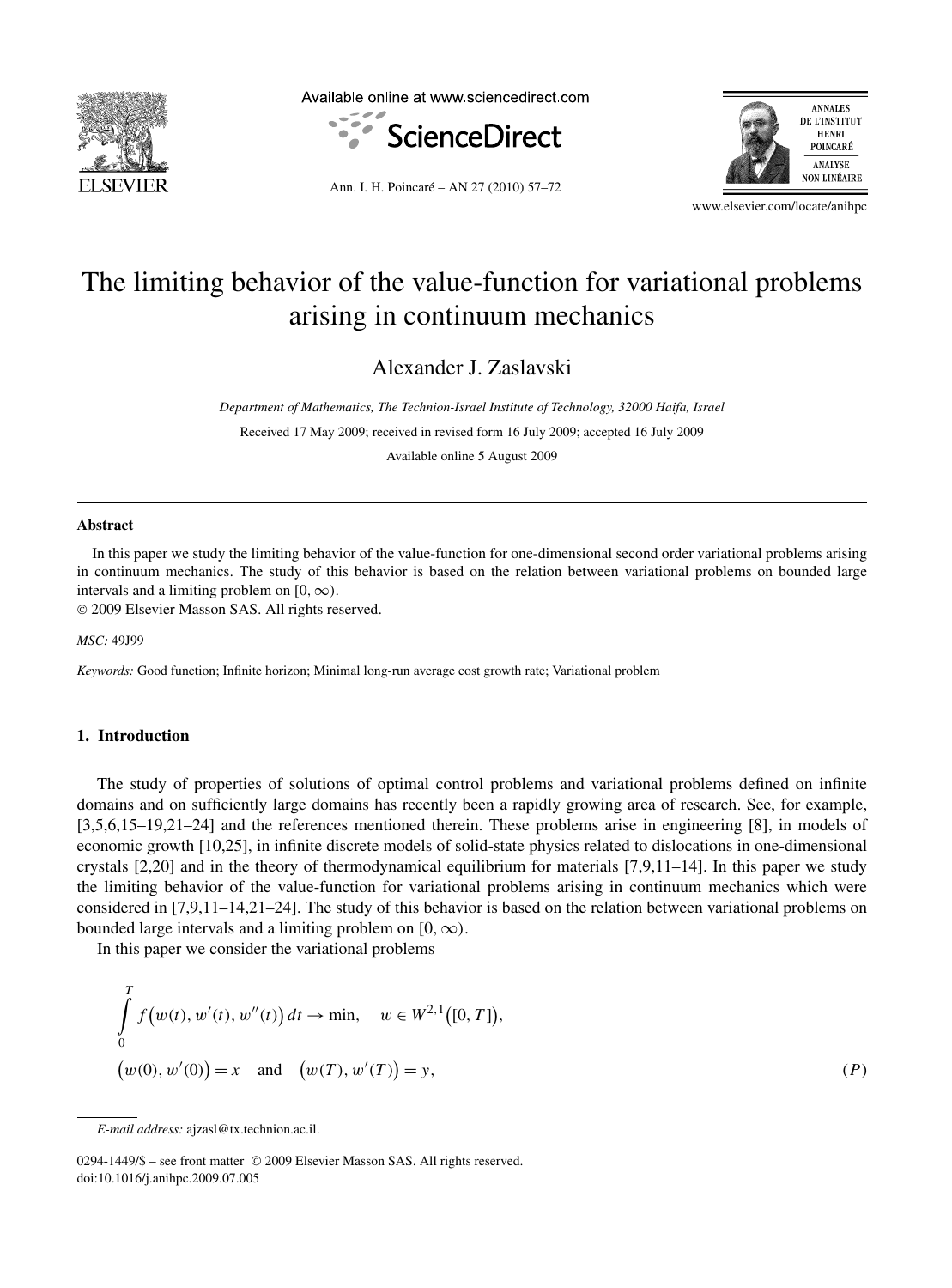where  $T > 0$ ,  $x, y \in R^2$ ,  $W^{2,1}([0, T]) \subset C^1([0, T])$  is the Sobolev space of functions possessing an integrable second derivative [1] and *f* belongs to a space of functions to be described below. The interest in variational problems of the form *(P)* and the related problem on the half line:

$$
\liminf_{T \to \infty} T^{-1} \int_{0}^{T} f(w(t), w'(t), w''(t)) dt \to \min, \quad w \in W_{loc}^{2,1}([0, \infty))
$$
\n
$$
(P_{\infty})
$$

stems from the theory of thermodynamical equilibrium for second-order materials developed in [7,9,11–14]. Here  $W_{loc}^{2,1}([0,\infty)) \subset C^1([0,\infty))$  denotes the Sobolev space of functions possessing a locally integrable second derivative [1] and *f* belongs to a space of functions to be described below.

We are interested in properties of the valued-function for the problem *(P)* which are independent of the length of the interval, for all sufficiently large intervals.

Let  $a=(a_1,a_2,a_3,a_4)\in R^4$ ,  $a_i>0$ ,  $i=1,2,3,4$  and let  $\alpha, \beta, \gamma$  be positive numbers such that  $1\leq \beta<\alpha, \beta\leq \gamma$ . *γ* > 1. Denote by  $\mathfrak{M}(\alpha, \beta, \gamma, a)$  the set of all functions  $f : R^3 \to R^1$  such that:

$$
f(w, p, r) \geq a_1 |w|^{\alpha} - a_2 |p|^{\beta} + a_3 |r|^{\gamma} - a_4 \quad \text{for all } (w, p, r) \in \mathbb{R}^3; \tag{1.1}
$$

$$
f, \partial f/\partial p \in C^2, \qquad \partial f/\partial r \in C^3, \qquad \partial^2 f/\partial r^2(w, p, r) > 0 \quad \text{for all } (w, p, r) \in R^3; \tag{1.2}
$$

there is a monotone increasing function  $M_f$  :  $[0, \infty) \rightarrow [0, \infty)$  such that for every  $(w, p, r) \in R^3$ 

$$
\max\{f(w, p, r), |\partial f/\partial w(w, p, r)|, |\partial f/\partial p(w, p, r)|, |\partial f/\partial r(w, p, r)|\}
$$
  
\$\leq M\_f(|w|+|p|)(1+|r|^\gamma)\$. (1.3)

Let  $f \in \mathfrak{M}(\alpha, \beta, \gamma, a)$ . Of special interest is the minimal long-run average cost growth rate

$$
\mu(f) = \inf \left\{ \liminf_{T \to \infty} T^{-1} \int_{0}^{T} f(w(t), w'(t), w''(t)) dt \colon w \in A_{x} \right\},
$$
\n(1.4)

where

$$
A_x = \{ v \in W_{loc}^{2,1}([0,\infty)) : (v(0), v'(0)) = x \}.
$$

It was shown in [9] that  $\mu(f) \in R^1$  is well defined and is independent of the initial vector *x*. A function  $w \in$  $W_{loc}^{2,1}([0,\infty))$  is called an *(f)*-*good function* if the function

$$
\phi_w^f: T \to \int_0^T \left[ f(w(t), w'(t), w''(t)) - \mu(f) \right] dt, \quad T \in (0, \infty)
$$

is bounded. For every  $w \in W_{loc}^{2,1}([0,\infty))$  the function  $\phi_w^f$  is either bounded or diverges to  $\infty$  as  $T \to \infty$  and moreover, if  $\phi_w^f$  is a bounded function, then

 $\sup\{|w(t), w'(t)|: t \in [0, \infty)\} < \infty$ 

[22, Proposition 3.5]. Leizarowitz and Mizel [9] established that for every  $f \in \mathfrak{M}(\alpha,\beta,\gamma,a)$  satisfying  $\mu(f)$  < inf{*f*(*w*, 0, *s*): (*w*, *s*) ∈  $R^2$ } there exists a periodic (*f*)-good function. In [21] it was shown that a periodic (*f*)-good function exists for every  $f \in \mathfrak{M}(\alpha, \beta, \gamma, a)$ .

Let  $f \in \mathfrak{M}(\alpha, \beta, \gamma, a)$ . For each  $T > 0$  define a function  $U_T^f : R^2 \times R^2 \to R^1$  by

$$
U_T^f(x, y) = \inf \left\{ \int_0^T f(w(t), w'(t), w''(t)) dt : w \in W^{2,1}([0, T]),
$$
  

$$
(w(0), w'(0)) = x \text{ and } (w(T), w'(T)) = y \right\}.
$$
 (1.5)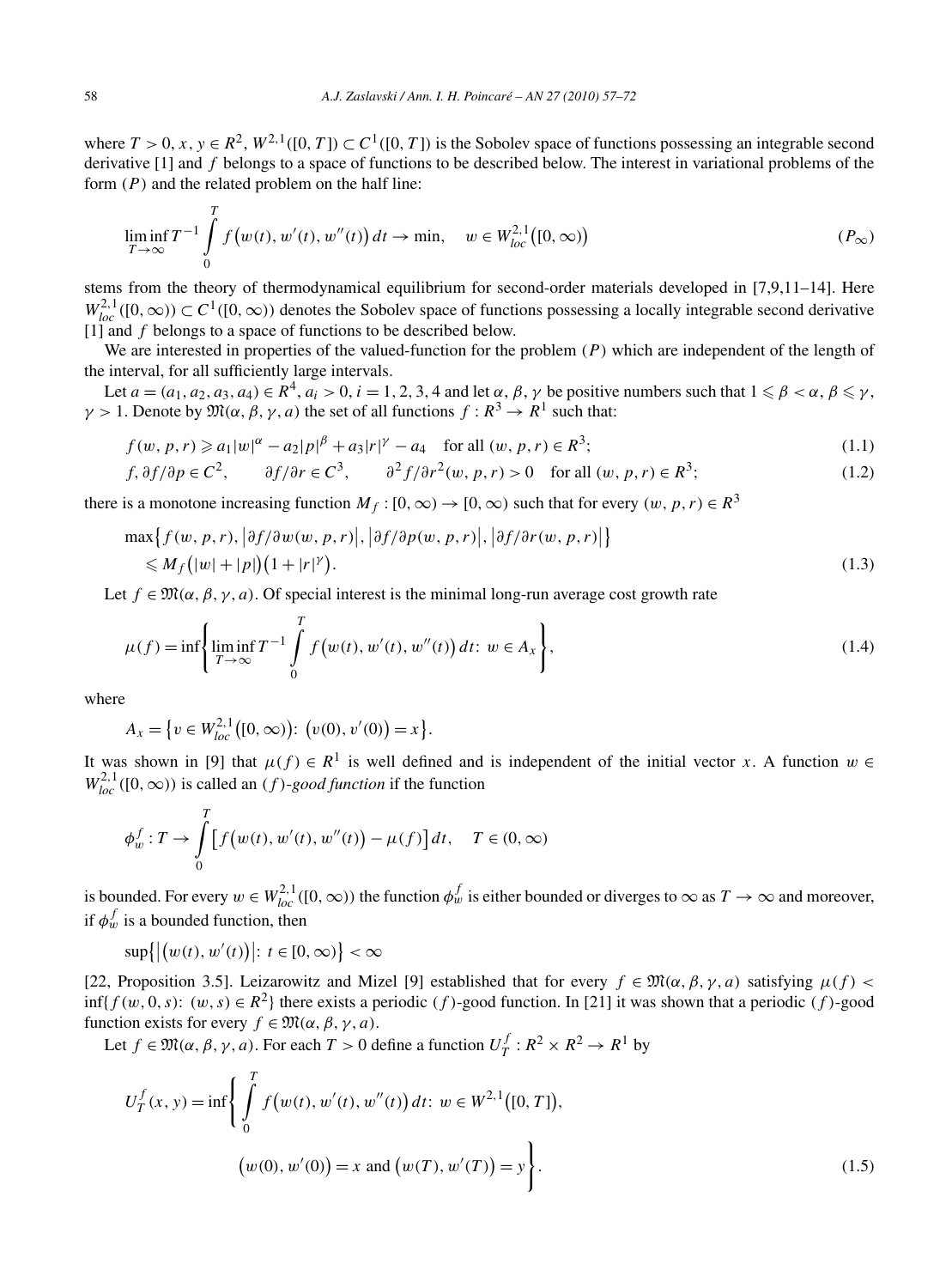In [9], analyzing problem  $(P_{\infty})$  Leizarowitz and Mizel studied the function  $U_T^f : R^2 \times R^2 \to R^1$ ,  $T > 0$  and established the following representation formula

$$
U_T^f(x, y) = T\mu(f) + \pi^f(x) - \pi^f(y) + \theta^f_T(x, y), \quad x, y \in R^2, \ T > 0,
$$
\n(1.6)

where  $\pi^f: R^2 \to R^1$  and  $(T, x, y) \to \theta^f_T(x, y)$  and  $(T, x, y) \to U^f_T(x, y), x, y \in R^2, T > 0$  are continuous functions,

$$
\pi^{f}(x) = \inf \left\{ \liminf_{T \to \infty} \int_{0}^{T} \left[ f(w(t), w'(t), w''(t)) - \mu(f) \right] dt \right\}
$$
  

$$
w \in W_{loc}^{2,1}([0, \infty)) \text{ and } (w(0), w'(0)) = x \right\}, \quad x \in R^{2},
$$
 (1.7)

 $\theta^f_T(x, y) \ge 0$  for each  $T > 0$ , and each  $x, y \in R^2$ , and for every  $T > 0$ , and every  $x \in R^2$  there is  $y \in R^2$  satisfying  $\theta_T^f(x, y) = 0.$ 

Denote by  $|\cdot|$  the Euclidean norm in  $R^n$ . For every  $x \in R^n$  and every nonempty set  $\Omega \subset R^n$  set

$$
d(x, \Omega) = \inf\{|x - y| : y \in \Omega\}.
$$

For each function *g* :  $X \to R^1 \cup \{\infty\}$ , where the set *X* is nonempty, put

$$
\inf(g) = \inf\{g(z): z \in X\}.
$$

Let  $f \in \mathfrak{M}(\alpha, \beta, \gamma, a)$ . It is easy to see that

$$
\mu(f) \leqslant \inf \left\{ f(t, 0, 0) : t \in R^1 \right\}.
$$

If  $\mu(f) = \inf\{f(t, 0, 0): t \in \mathbb{R}^1\}$ , then there is an *(f)*-good function which is a constant function. If  $\mu(f)$  < inf{ $f(t, 0, 0)$ :  $t \in R<sup>1</sup>$ }, then there exists a periodic (f)-good function which is not a constant function. It was shown in [14] that in this case the extremals of  $(P_{\infty})$  have interesting asymptotic properties. In [26] we equipped the space  $\mathfrak{M}(\alpha,\beta,\gamma,a)$  with a natural topology and showed that there exists an open everywhere dense subset  $\mathcal F$  of this topological space such that for every  $f \in \mathcal{F}$ ,

$$
\mu(f) < \inf \{ f(t, 0, 0) \colon t \in R^1 \}.
$$

In other words, the inequality above holds for a typical integrand  $f \in \mathfrak{M}(\alpha, \beta, \gamma, a)$ .

In the present paper for an integrand  $f \in \mathfrak{M}(\alpha, \beta, \gamma, a)$  satisfying

$$
\mu(f) < \inf \{ f(t, 0, 0) \colon t \in R^1 \}
$$

we study the limiting behavior of the value-function  $U_T^f$  as  $T \to \infty$  and establish the following two results.

**Theorem 1.1.** *Let*  $f \in \mathfrak{M}(\alpha, \beta, \gamma, a)$  *satisfy*  $\mu(f) < \inf\{f(t, 0, 0): t \in R^1\}$ *. Then for each*  $x, y \in R^2$  *there exists* 

$$
U_{\infty}^f(x, y) := \lim_{T \to \infty} \left( U_T^f(x, y) - T\mu(f) \right).
$$

*Moreover,*  $U_T^f(x, y) - T\mu(f) \to U_{\infty}^f(x, y)$  *as*  $T \to \infty$  *uniformly on bounded subsets of*  $R^2 \times R^2$ *.* 

**Theorem 1.2.** *Let*  $f \in \mathfrak{M}(\alpha, \beta, \gamma, a)$  *satisfy*  $\mu(f) < \inf\{f(t, 0, 0): t \in R^1\}$ *. Then there exists a nonempty compact set*  $E_{\infty} \subset R^2 \times R^2$  *such that* 

$$
E_{\infty} = \{(x, y) \in R^2 \times R^2 : U_{\infty}^f(x, y) = \inf(U_{\infty}^f)\}.
$$

Moreover, for any  $\epsilon > 0$  there exist  $\delta > 0$  and  $\bar{T} > 0$  such that if  $T \geqslant \bar{T}$  and if  $x, y \in R^2$  satisfy  $U^f_T(x, y) \leqslant$  $\inf(U_T^f) + \delta$ , then  $d((x, y), E_\infty) \leqslant \epsilon$ .

The paper is organized as follows. Section 2 contains preliminaries. In Section 3 we prove several auxiliary results. Theorems 1.1 and 1.2 are proved in Sections 4 and 5 respectively.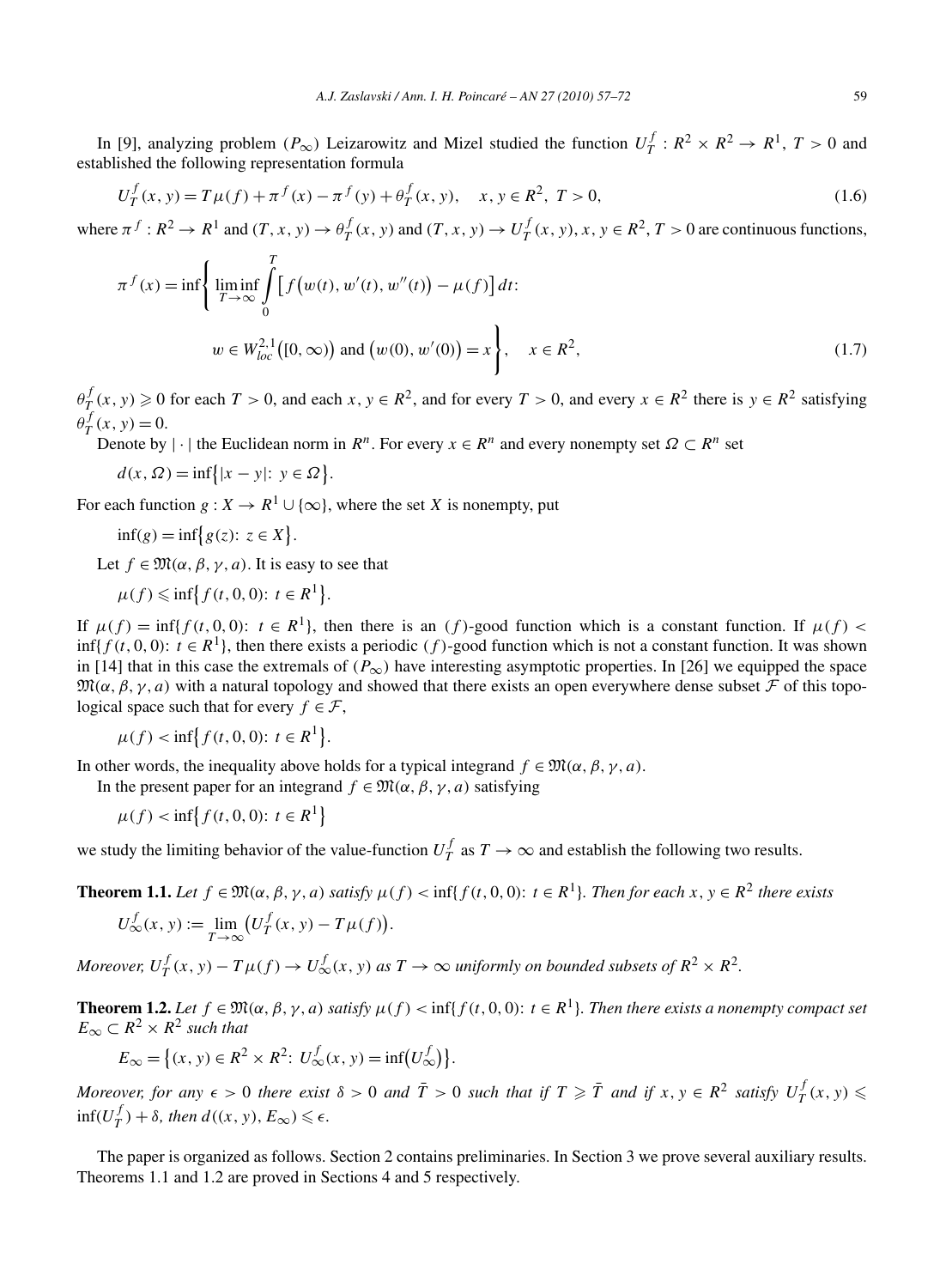#### **2. Preliminaries**

For  $\tau > 0$  and  $v \in W^{2,1}([0, \tau])$  we define  $X_v : [0, \tau] \to R^2$  as follows:

 $X_v(t) = (v(t), v'(t)), \quad t \in [0, \tau].$ 

We also use this definition for  $v \in W_{loc}^{2,1}([0,\infty))$  and  $v \in W_{loc}^{2,1}(R^1)$ . Put

 $\mathfrak{M} = \mathfrak{M}(\alpha, \beta, \gamma, a).$ 

We consider functionals of the form

$$
I^{f}(T_1, T_2, v) = \int_{T_1}^{T_2} f(v(t), v'(t), v''(t)) dt,
$$
\n(2.1)

$$
\Gamma^{f}(T_1, T_2, v) = I^{f}(T_1, T_2, v) - (T_2 - T_1)\mu(f) - \pi^{f}(X_v(T_1)) + \pi^{f}(X_v(T_2)),
$$
\n(2.2)

where  $-\infty$  <  $T_1$  <  $T_2$  <  $+\infty$ ,  $v \in W^{2,1}([T_1, T_2])$  and  $f \in \mathfrak{M}$ . If  $v \in W_{loc}^{2,1}([0,\infty))$  satisfies

$$
\sup\{|X_v(t)|: t\in [0,\infty)\}<\infty,
$$

then the set of limiting points of  $X_v(t)$  as  $t \to \infty$  is denoted by  $\Omega(v)$ .

For each  $f \in \mathfrak{M}$  denote by  $\mathcal{A}(f)$  the set of all  $w \in W_{loc}^{2,1}([0,\infty))$  which have the following property: There is  $T_w > 0$  such that

 $w(t + T_w) = w(t)$  for all  $t \in [0, \infty)$  and  $I^f(0, T_w, w) = \mu(f)T_w$ .

In other words  $A(f)$  is the set of all periodic *(f)*-good functions. By a result of [21],  $A(f) \neq \emptyset$  for all  $f \in \mathfrak{M}$ . The following result established in [13, Lemma 3.1] describes the structure of periodic *(f )*-good functions.

**Proposition 2.1.** *Let*  $f \in \mathfrak{M}$ *. Assume that*  $w \in \mathcal{A}(f)$ *,* 

$$
w(0) = \inf \{ w(t): t \in [0, \infty) \}
$$

and  $w'(t) \neq 0$  for some  $t \in [0,\infty)$ . Then there exist  $\tau_1(w) > 0$  and  $\tau(w) > \tau_1(w)$  such that the function w is strictly *increasing on* [0,  $\tau_1(w)$ ]*, w is strictly decreasing on*  $[\tau_1(w), \tau(w)]$ *,* 

 $w(\tau_1(w)) = \sup \{ w(t) : t \in [0, \infty) \}$  and  $w(t + \tau(w)) = w(t)$  for all  $t \in [0, \infty)$ .

In [24, Theorem 3.15] we established the following result.

**Proposition 2.2.** Let  $f \in \mathfrak{M}$ . Assume that  $w \in \mathcal{A}(f)$  and  $w'(t) \neq 0$  for some  $t \in [0, \infty)$ . Then there exists  $\tau > 0$  such *that*

 $w(t + \tau) = w(t), \quad t \in [0, \infty) \quad and \quad X_w(T_1) \neq X_w(T_2)$ 

*for each*  $T_1 \in [0, \infty)$  *and each*  $T_2 \in (T_1, T_1 + \tau)$ *.* 

In the sequel we use the following result of [23, Proposition 5.1].

**Proposition 2.3.** Let  $f \in \mathfrak{M}$ . Then there exists a number  $S > 0$  such that for every  $(f)$ -good function  $v$ ,

 $|X_v(t)| \leqslant S$  *for all large enough t.* 

The following result was proved in [13, Lemma 3.2].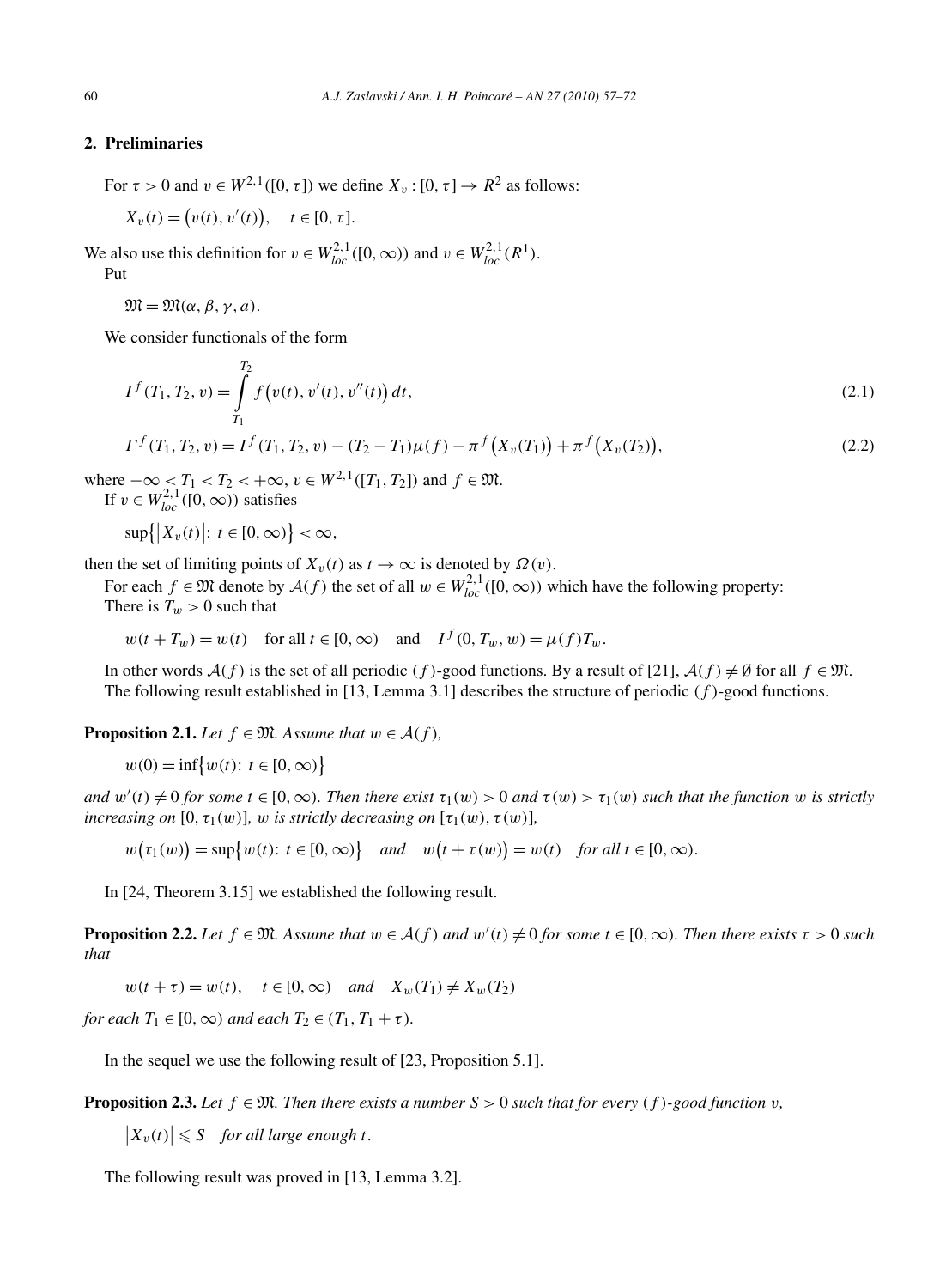**Proposition 2.4.** *Let*  $f \in \mathfrak{M}$  *satisfy* 

$$
\mu(f) < \inf \{ f(t, 0, 0) : t \in R^1 \}.
$$

*Then no element of*  $A(f)$  *is a constant and*  $\sup\{\tau(w): w \in A(f)\} < \infty$ *.* 

**Proposition 2.5.** *Let*  $f \in \mathfrak{M}$  *and let*  $M_1, M_2, c$  *be positive numbers. Then there exists*  $S > 0$  *such that the following assertion holds*:

If 
$$
T_1 \geq 0
$$
,  $T_2 \geq T_1 + c$  and if  $v \in W^{2,1}([T_1, T_2])$  satisfies

$$
\left|X_{\nu}(T_1)\right|, \left|X_{\nu}(T_2)\right| \leqslant M_1 \quad \text{and} \quad I^f(T_1, T_2, \nu) \leqslant U^f_{T_2-T_1}\big(X_{\nu}(T_1), X_{\nu}(T_2)\big) + M_2,
$$

*then*

$$
\big|X_v(t)\big|\leqslant S\quad\text{for all }t\in[T_1,T_2].
$$

For this result we refer the reader to [9] (see the proof of Proposition 4.4). The following result was established in [14, Theorem 1.2].

**Proposition 2.6.** *Let*  $f \in \mathfrak{M}$  *satisfy* 

$$
\mu(f) < \inf\{f(t, 0, 0): t \in R^1\}
$$

*and let*  $v \in W_{loc}^{2,1}([0,\infty))$  *be such that* 

 $\sup\{|X_v(t)|: t \in [0, \infty)\} < \infty, \qquad I^f(0, T, v) = U^f_T(X_v(0), X_v(T))$  *for all*  $T > 0$ .

*Then there exists a periodic*  $(f)$ *-good function w such that*  $\Omega(v) = \Omega(w)$  *and the following assertion holds:* 

*Let*  $T > 0$  *be a period of w. Then for every*  $\epsilon > 0$  *there exists*  $\tau(\epsilon) > 0$  *such that for every*  $\tau \geqslant \tau(\epsilon)$  *there exists*  $s \in [0, T)$  *such that* 

$$
\left| \big( v(t+\tau), v'(t+\tau) \big) - \big( w(s+t), w'(s+t) \big) \right| \leq \epsilon, \quad t \in [0, T].
$$

The next useful result was proved in [13, Lemma 2.6].

**Proposition 2.7.** Let  $f \in \mathfrak{M}$ . Then for every compact set  $E \subset R^2$  there exists a constant  $M > 0$  such that for every  $T \geqslant 1$ 

$$
U_T^f(x, y) \le T\mu(f) + M \quad \text{for all } x, y \in E.
$$

The next important ingredient of our proofs is established in [13, Lemma B5] which is an extension of [23, Lemma 3.7].

**Proposition 2.8.** Let  $f \in \mathfrak{M}$ ,  $w \in \mathcal{A}(f)$  and  $\epsilon > 0$ . Then there exist  $\delta, q > 0$  such that for each  $T \geq q$  and each  $f(x, y \in R^2 \text{ satisfying } d(x, \Omega(w)) \leqslant \delta, d(y, \Omega(w)) \leqslant \delta, \text{ there exists } v \in W^{2,1}([0, \tau]) \text{ which satisfies }$ 

$$
X_v(0) = x
$$
,  $X_v(\tau) = y$ ,  $\Gamma^f(0, \tau, v) \le \epsilon$ .

We also need the following auxiliary result of [21, Proposition 2.3].

**Proposition 2.9.** *Let*  $f \in \mathfrak{M}$ *. Then for every*  $T > 0$ 

$$
U_T^f(x, y) \to \infty \quad \text{as } |x| + |y| \to \infty.
$$

**Proposition 2.10.** *(See [12, Lemma 3.1].) Let*  $f \in \mathfrak{M}$  *and*  $\delta$ ,  $\tau$  *are positive numbers. Then there exists*  $M > 0$  *such that for every*  $T \geq \tau$  *and every*  $v \in W^{2,1}([0,T])$  *satisfying* 

$$
I^f(0,T,v) \leq \inf \left\{ U^f_T(x,y): x, y \in R^2 \right\} + \delta
$$

*the following inequality holds*:

 $|X_v(t)| \leq M$  *for all*  $t \in [0, T]$ *.*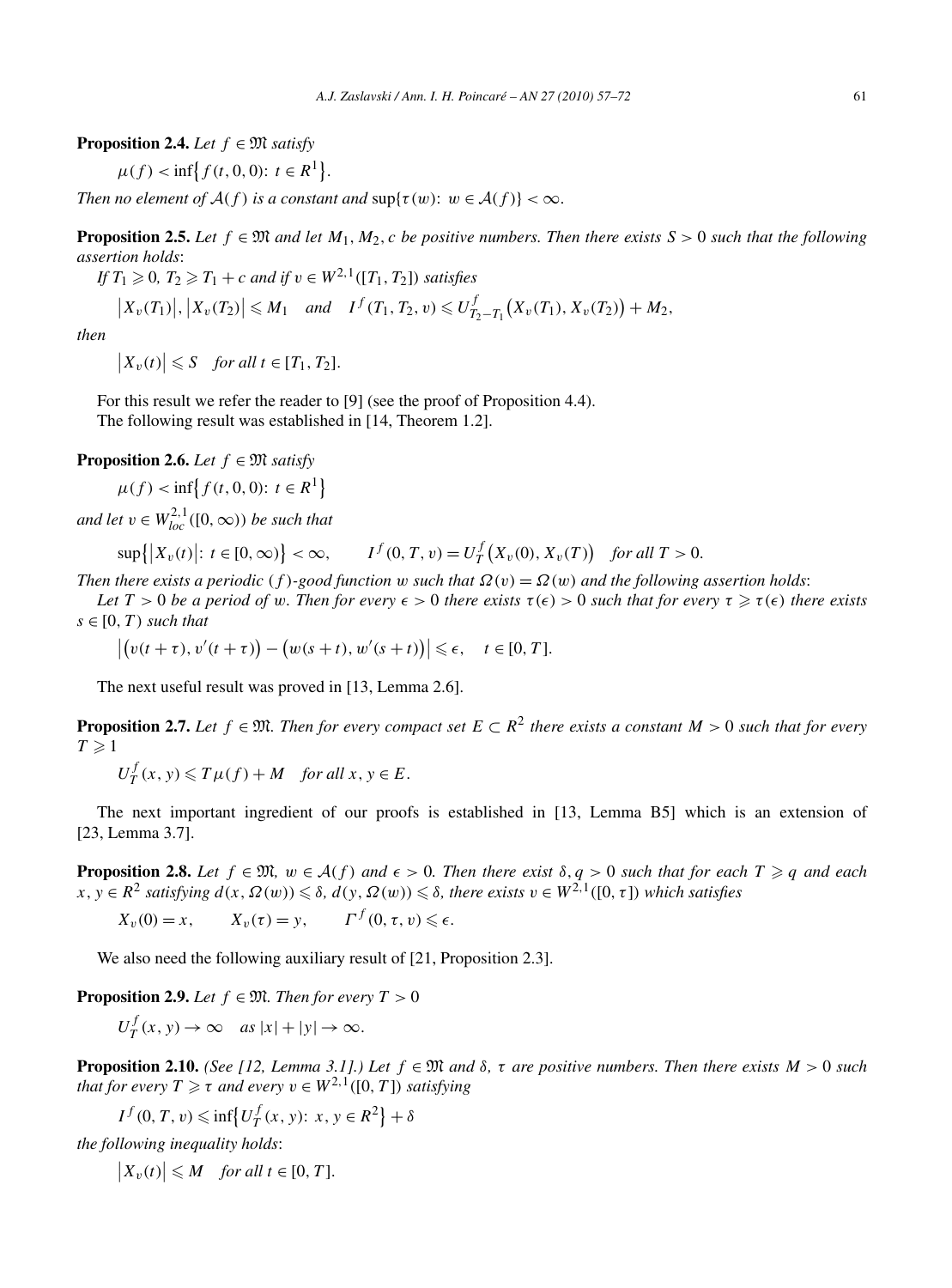#### **3. Auxiliary results**

Let  $f \in \mathfrak{M}$ . By Proposition 2.2 for each  $w \in \mathcal{A}(f)$  which is not a constant there exists  $\tau(w) > 0$  such that

$$
w(t + \tau(w)) = w(t), \quad t \in [0, \infty), \qquad X_w(T_1) \neq X_w(T_2) \quad \text{for each } T_1 \in [0, \infty)
$$
  
and each  $T_2 \in (T_1, T_1 + \tau(w)).$  (3.1)

By Proposition 2.3 there exists a number  $\overline{M} > 0$  such that

$$
\sup\{|X_v(t)|: t \in [0,\infty)\} < \bar{M} \quad \text{for all } v \in \mathcal{A}(f). \tag{3.2}
$$

**Proposition 3.1.** *Suppose that*  $\mu(f) < \inf\{f(t, 0, 0): t \in R^1\}$ *. Then* 

$$
\inf \{ \tau(w) \colon w \in \mathcal{A}(f) \} > 0.
$$

**Proof.** Let us assume the contrary. Then there exists a sequence  $\{w_n\}_{n=1}^{\infty} \subset \mathcal{A}(f)$  such that  $\lim_{n\to\infty} \tau(w_n) = 0$ . It follows from (3.2), the definition of  $\tau(w)$ ,  $w \in \mathcal{A}(f)$  and the equality above that for  $n = 1, 2, \ldots$ ,

$$
\sup\{|w_n(t) - w_n(s)|: t, s \in [0, \infty)\}\leq \bar{M}\tau(w_n) \to 0 \quad \text{as } n \to \infty.
$$
\n(3.3)

Since  $\{w_n\}_{n=1}^{\infty} \subset A(f)$  it follows from (3.2) and the continuity of the functions  $U_f^f$ ,  $T > 0$  that for any natural number *k* the sequence  $\{I^f(0, k, w_n)\}_{n=1}^{\infty}$  is bounded. Combined with (3.2) and the growth condition (1.1) this implies that for any integer  $k \geq 1$  the sequence  $\{\int_0^k |w''_n(t)|^{\gamma} dt\}_{k=1}^{\infty}$  is bounded. Since this fact holds for any natural number *k* it follows from (3.2) that the sequence  $\{w_n\}_{n=1}^{\infty}$  is bounded in  $W^{2,\gamma}([0,k])$  for any natural number *k* and it possesses a weakly convergent subsequence in this space. By using a diagonal process we obtain that there exist a subsequence  ${w_{n_i}}_{i=1}^{\infty}$  of  ${w_n}_{n=1}^{\infty}$  and  $w_* \in W_{loc}^{2,1}([0,\infty))$  such that for each natural number *k* 

$$
(w_{n_i}, w'_{n_i}) \to (w_*, w'_*) \quad \text{as } i \to \infty \text{ uniformly on } [0, k],
$$
  
\n
$$
w''_{n_i} \to w''_* \quad \text{as } i \to \infty \text{ weakly in } L^{\gamma}[0, k].
$$
\n(3.5)

By (3.4), (3.5) and the lower semicontinuity of integral functionals [4] for each natural number *k*,

$$
I^f(0,k,w_*) \leqslant \liminf_{i \to \infty} I^f(0,k,w_{n_i}).
$$

Combined with (3.4) and (2.2), the continuity of  $\pi^f$  and the inclusion  $w_n \in A(f)$ ,  $n = 1, 2, \ldots$ , this inequality implies that for any natural number *k*

$$
\Gamma^{f}(0, k, w_{*}) \leq \liminf_{i \to \infty} \Gamma^{f}(0, k, w_{n_{i}}) = 0.
$$

In view of (3.3) and (3.4), *w*∗ is a constant function. Together with the relation above and (2.2) this implies that

$$
\mu(f) = f(u_*(0), 0, 0) = \inf\{f(t, 0, 0): t \in R^1\}.
$$

The contradiction we have reached proves Proposition 3.1.  $\Box$ 

**Proposition 3.2.** *Suppose that*

$$
\mu(f) < \inf \{ f(t, 0, 0) \colon t \in R^1 \}. \tag{3.6}
$$

Let M, l,  $\epsilon > 0$ . Then there exist  $\delta > 0$  and  $L > l$  such that for each  $T \geq L$  and each  $v \in W^{2,1}([0,T])$  satisfying

$$
\left|X_v(0)\right|, \left|X_v(T)\right| \le M, \qquad \Gamma^f(0, T, v) \le \delta,\tag{3.7}
$$

*there exist*  $s \in [0, T - l]$  *and*  $w \in A(f)$  *such that* 

$$
\left|X_v(s+t) - X_w(t)\right| \leqslant \epsilon, \quad t \in [0, l].
$$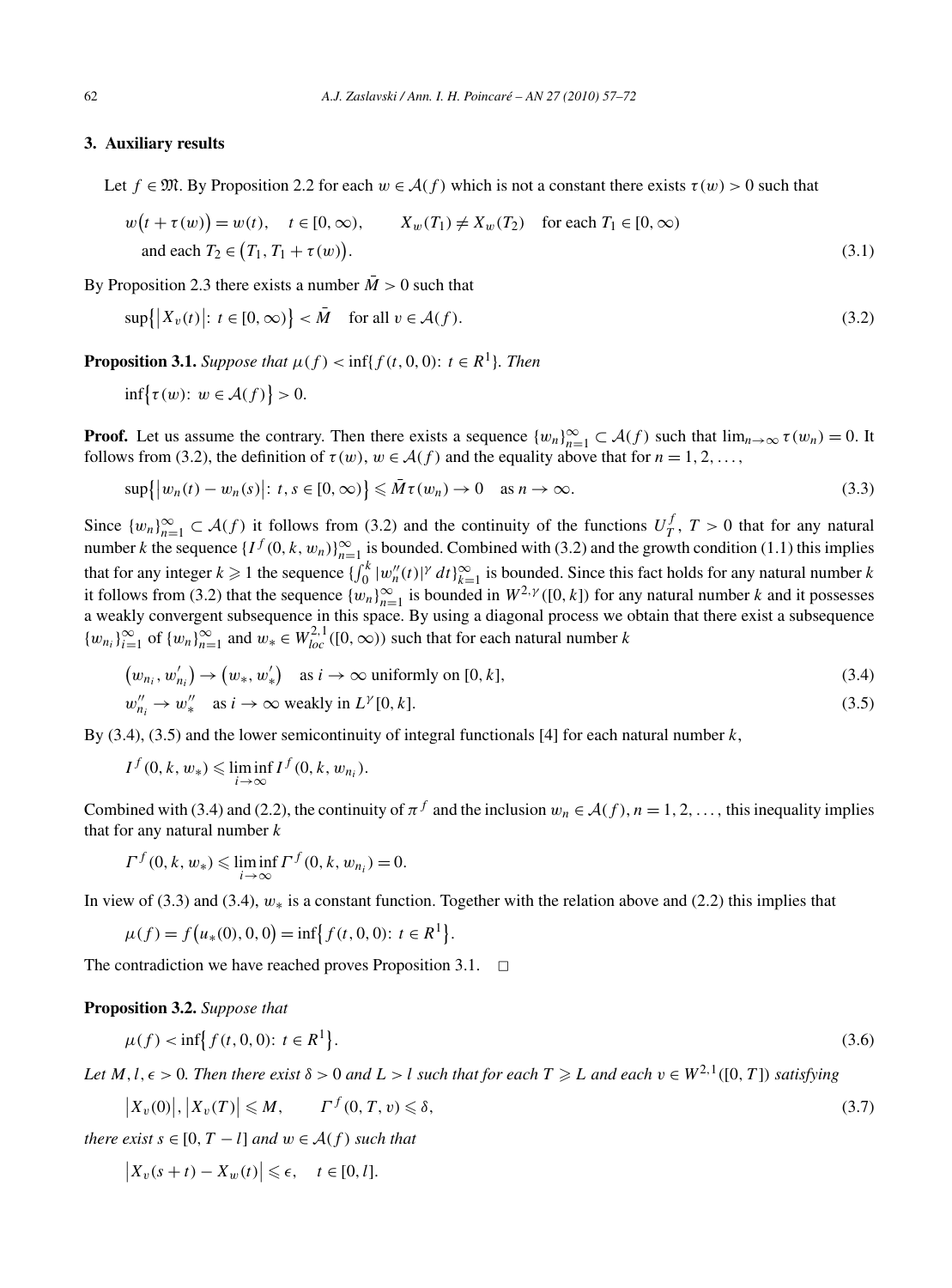**Proof.** Assume the contrary. Then there exists a sequence  $v_i \in W^{2,1}([0, T_i])$ ,  $i = 1, 2, \ldots$ , such that

$$
T_i \ge l, \quad i = 1, 2, \dots,
$$
  
\n
$$
T_i \to \infty \quad \text{as } i \to \infty, \qquad \Gamma^f(0, T_i, v_i) \to 0 \quad \text{as } i \to \infty,
$$
  
\n(3.8)

$$
|X_{v_i}(0)|, |X_{v_i}(T_i)| \le M, \quad i = 1, 2, ..., \tag{3.9}
$$

and that for each natural number *i* the following property holds:

$$
\sup\{|X_{v_i}(s+t) - X_w(t)|: t \in [0, l]\} > \epsilon \quad \text{for each } s \in [0, T - l] \text{ and each } w \in \mathcal{A}(f). \tag{3.10}
$$

We may assume without loss of generality that

$$
\Gamma^f(0, T_i, v_i) \leq 1, \quad i = 1, 2, \dots \tag{3.11}
$$

It follows from (2.2), (3.11), (1.6) and (1.5) that for each integer  $i \ge 1$ 

$$
I^{f}(0, T_{i}, v_{i}) = \pi^{f}(X_{v_{i}}(0)) - \pi^{f}(X_{v_{i}}(T_{i})) + T_{i}\mu(f) + \Gamma^{f}(0, T_{i}, v_{i})
$$
  
\n
$$
\leq 1 + \pi^{f}(X_{v_{i}}(0)) - \pi^{f}(X_{v_{i}}(T_{i})) + T_{i}\mu(f)
$$
  
\n
$$
\leq 1 + U_{T_{i}}^{f}(X_{v_{i}}(0), X_{v_{i}}(T_{i})).
$$
\n(3.12)

By (3.12), (3.9), (3.8) and Proposition 2.5 there exists a constant  $M_1 > 0$  such that

$$
\left|X_{v_i}(t)\right| \le M_1, \quad t \in [0, T_i], \ i = 1, 2, \dots \tag{3.13}
$$

By (3.13), (3.12) and the continuity of  $U_T^f$ ,  $T > 0$ , for each natural number *n*, the sequence  $\{I^f(0, n, v_i)\}_{i=i(n)}^{\infty}$  is bounded, where  $i(n)$  is a natural number such that  $T_i > n$  for all integers  $i \geq i(n)$  (see (3.8)). Together with (3.13) and (1.1) this implies that for any natural number *n* the sequence  $\int_0^n |v''_i(t)|^{\gamma} dt$ , is bounded. Since this fact holds for any natural number *n* it follows from (3.13) that the sequence  $\{v_i\}_{i=i(n)}^{\infty}$  is bounded in  $W^{2,\gamma}([0,n])$  for any natural number *n* and it possesses a weakly convergent subsequence in this space. By using a diagonal process we obtain that there exist a subsequence  $\{v_{i_k}\}_{k=1}^{\infty}$  of  $\{v_i\}_{i=1}^{\infty}$  and  $u \in W_{loc}^{2,1}([0,\infty))$  such that for each natural number *n* 

$$
(v_{i_k}, v'_{i_k}) \to (u, u') \quad \text{as } k \to \infty \text{ uniformly on } [0, n], \tag{3.14}
$$

$$
v_{i_k}'' \to u'' \quad \text{as } k \to \infty \text{ weakly in } L^{\gamma}[0, k].
$$
\n(3.15)

In view of (3.14) and (3.13),

$$
\left|X_u(t)\right| \le M_1 \quad \text{for all } t \ge 0. \tag{3.16}
$$

It follows from (3.14), (3.15), (3.13) and the lower semicontinuity of integral functionals [4] for each natural number *n*

$$
I^f(0,n,u) \leqslant \liminf_{k \to \infty} I^f(0,n,v_{i_k}).
$$

Combined with (3.14), (3.13), (2.2), (1.6), the continuity of  $\pi^f$  and (3.8) the inequality above implies that for any natural number *n*

$$
\Gamma^f(0,n,u) \leqslant \liminf_{k \to \infty} \Gamma^f(0,n,v_{i_k}) = 0.
$$

Thus

$$
\Gamma^{f}(0, T, u) = 0 \quad \text{for all } T > 0. \tag{3.17}
$$

By (3.16), (3.17) and Proposition 2.6 there exists  $w \in A(f)$  such that  $\Omega(w) = \Omega(u)$  and the following assertion holds:

(A1) Let  $T_w$  be a period of *w* (not necessarily minimal). Then for each  $\gamma > 0$  there exists  $\tau(\gamma) > 0$  such that for each  $\tau \geq \tau(\gamma)$  there is  $s \in [0, T_w)$  such that

$$
\left|X_u(t+\tau) - X_w(s+t)\right| \leq \gamma, \quad t \in [0, T_w].
$$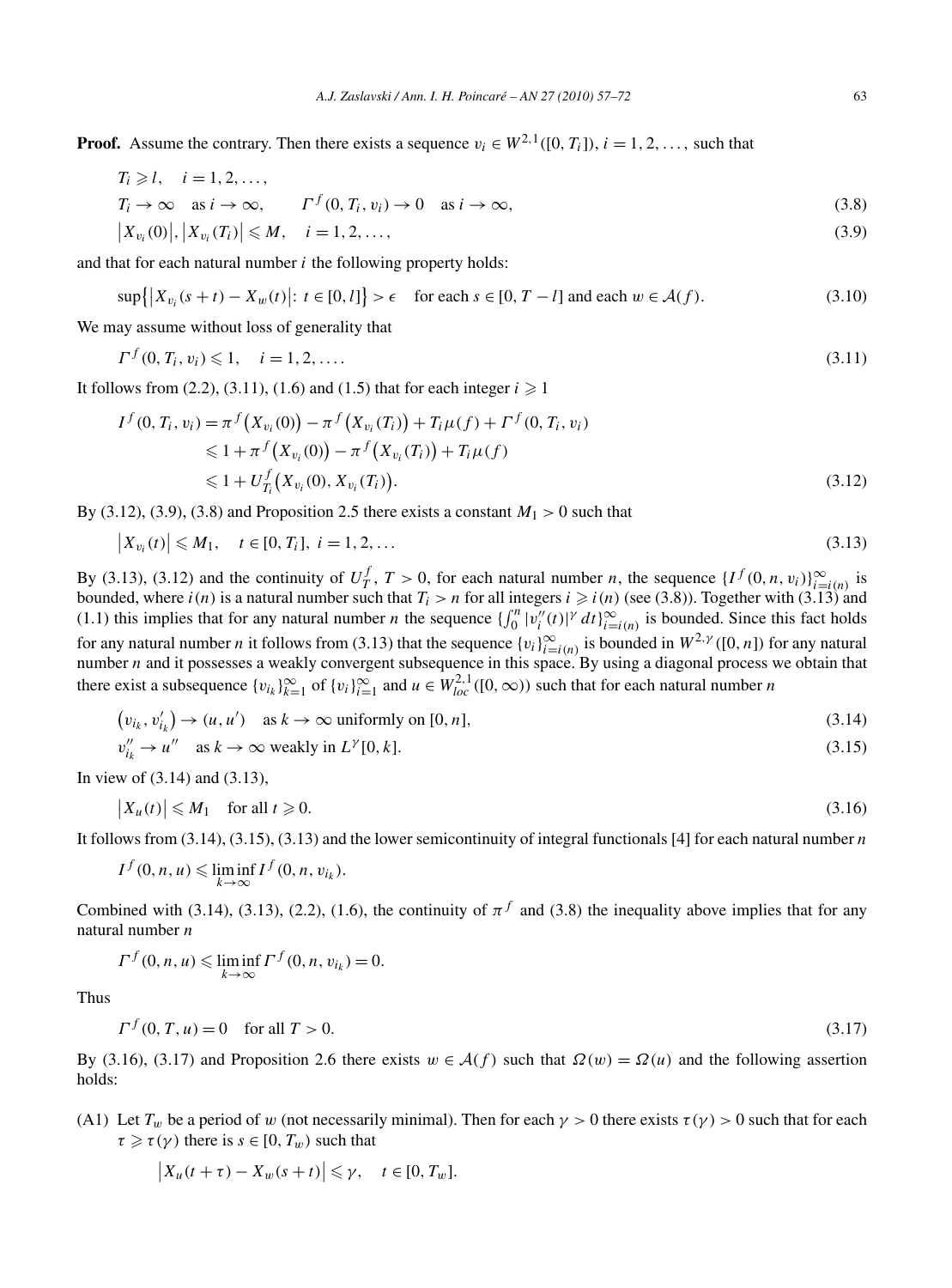We may assume without loss of generality that a period  $T_w$  of *w* satisfies  $T_w > l$ . Assumption (A1) implies that there exist  $\tau > 0$  and  $\tilde{w} \in \mathcal{A}(f)$  such that

$$
\left|X_u(\tau+t)-X_{\tilde{w}}(t)\right|\leqslant \epsilon/4, \quad t\in [0,l].
$$

Combined with (3.14) this implies that for all sufficiently large natural numbers *k*

$$
\left|X_{v_{i_k}}(\tau+t)-X_{\tilde{w}}(t)\right|\leqslant \epsilon/2, \quad t\in [0,l].
$$

This contradicts (3.10). The contradiction we have reached proves Proposition 3.2.  $\Box$ 

**Proposition 3.3.** Let  $M > 0$  and  $\delta > 0$ . Then there exists a natural number n such that for each number  $T \geq 1$  and  $\overline{a}$ *each*  $v \in W^{2,1}([0,T])$  *satisfying* 

$$
\left| X_v(0) \right|, \left| X_v(T) \right| \le M, \quad I^f(0, T, v) \le U^f_T\big( X_v(0), X_v(T) \big) + 1 \tag{3.18}
$$

*the following property holds*:

*There exists a sequence*  $\{t_i\}_{i=0}^m$  *with*  $m \leq n$  *such that* 

$$
0 = t_0 < t_1 < \cdots < t_i < t_{i+1} < \cdots < t_m = T,
$$
\n
$$
\Gamma^f(t_i, t_{i+1}, v) = \delta \quad \text{for any integer } i \text{ satisfying } 0 \le i < m - 1, \qquad \Gamma^f(t_{m-1}, t_m, v) \le \delta. \tag{3.19}
$$

**Proof.** By Proposition 2.7 there exists a constant  $M_1 > 0$  such that

$$
U_T^f(x, y) \le T\mu(f) + M_1 \quad \text{for each } T \ge 1 \quad \text{and each} \quad x, y \in R^2 \quad \text{satisfying } |x|, |y| \le M. \tag{3.20}
$$

Together with (2.2) and (3.20) this implies that if  $T \ge 1$  and if  $v \in W^{2,1}([0, T])$  satisfies (3.18), then

$$
\Gamma^f(0,T,v) \leq U^f_T(X_v(0),X_v(T)) + 1 - T\mu(f), \qquad -\pi^f(X_v(0)) + \pi^f(X_v(T)) \leq M_1 + 1 + 2M_2, \quad (3.21)
$$

where

$$
M_2 = \sup\{| \pi^f(z) | : z \in R^2 \text{ and } |z| \le M\}.
$$
 (3.22)

Choose a natural number *n >* 4 such that

$$
(n-2)\delta > 2(M_2 + M_1 + 1). \tag{3.23}
$$

Assume now that  $T \geq 1$  and that  $v \in W^{2,1}([0, T])$  satisfies (3.18). Then by (3.21) and (3.22),

$$
\Gamma^f(0, T, v) \le M_1 + 1 + 2M_2. \tag{3.24}
$$

Clearly for each  $\tau \in [0, T)$ ,  $\lim_{s \to \tau^+} \Gamma^f(\tau, s, v) = 0$  and one of the following cases holds:

 $\Gamma^f(\tau, T, v) \leq \delta$ ; there exists  $\bar{\tau} \in (\tau, T)$  such that  $\Gamma^f(\tau, \bar{\tau}, v) = \delta$ .

This implies that there exist a natural number *m* and a sequence  $\{t_i\}_{i=0}^m$  such that (3.19) is true. In order to complete the proof of the proposition it is sufficient to show that  $m \le n$ . By (3.24), (3.19) and (3.23),

$$
2M_2 + 1 + M_1 \geqslant \Gamma^f(0, T, v) \geqslant (m - 1)\delta
$$

and

$$
m \leq 1 + \delta^{-1}(2M_2 + 1 + M_1) < n.
$$

Proposition 3.3 is proved.  $\Box$ 

The following proposition is a result on the uniform equicontinuity of the family  $(U_T^f)_{T \geq \tau}$  on bounded sets.

**Proposition 3.4.** Let  $M > 0$  and  $\tau > 0$ . Then for each  $\epsilon > 0$  there exists  $\delta > 0$  such that for each  $T \geq \tau$  and each *x*, *y*,  $\bar{x}$ ,  $\bar{y} \in R^2$  *satisfying* 

$$
|y|, |\bar{x}|, |\bar{y}| \le M, \qquad |x - \bar{x}|, |y - \bar{y}| \le \delta \tag{3.25}
$$

*the following inequality holds*:

 $|x|$ ,

$$
\left|U_T^f(x,y) - U_T^f(\bar{x},\bar{y})\right| \leq \epsilon. \tag{3.26}
$$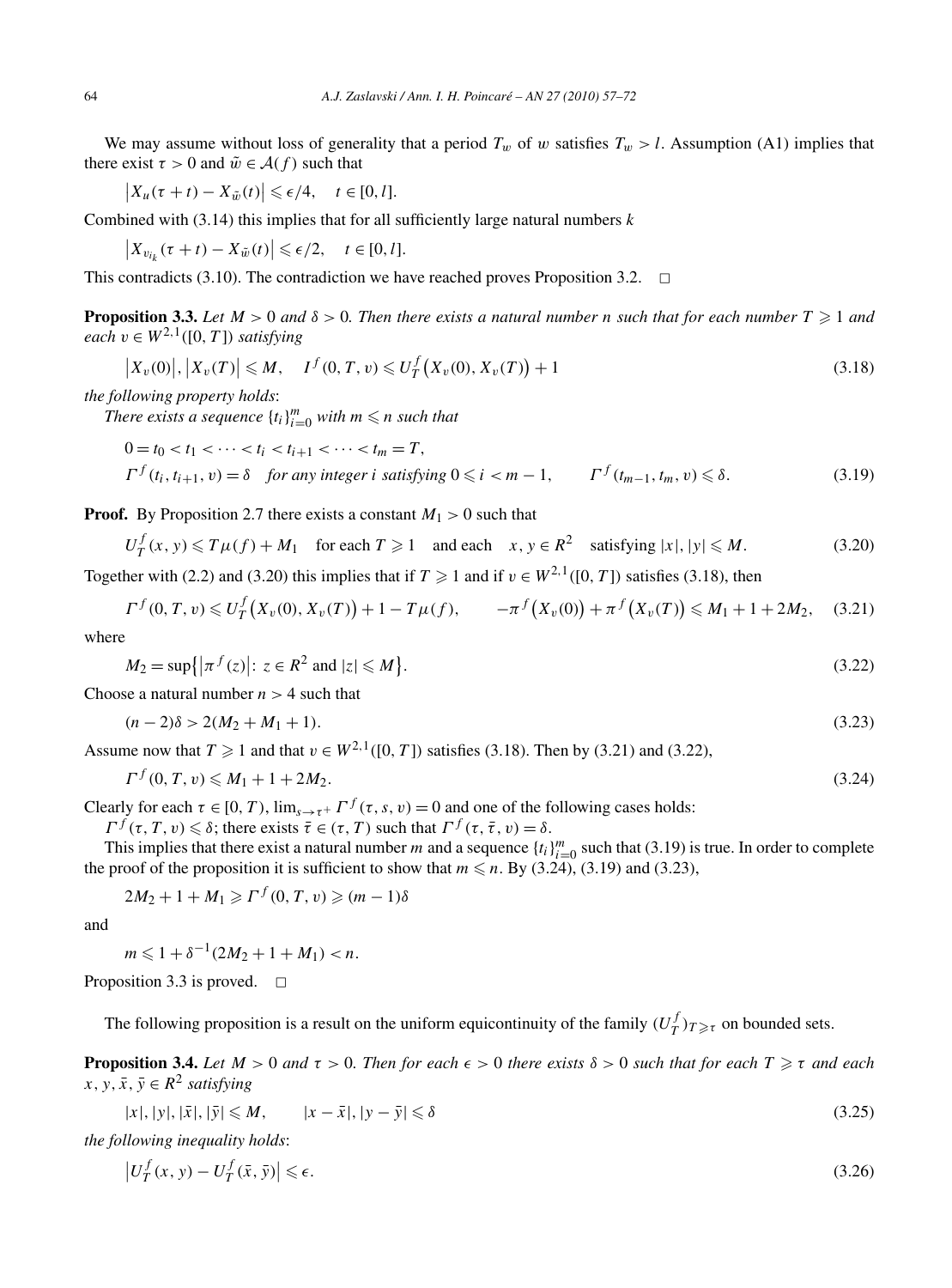**Proof.** Let  $\epsilon > 0$ . By Proposition 2.5 there exists a constant  $M_1 > M$  such that for each  $T \geq \tau$  and each  $v \in$  $W^{2,1}([0,T])$  satisfying

$$
\left| X_v(0) \right|, \left| X_v(T) \right| \le M, \qquad I^f(0, T, v) \le U^f_T\big( X_v(0), X_v(T) \big) + 1 \tag{3.27}
$$

the following inequality holds:

$$
\left|X_v(t)\right| \le M_1, \quad t \in [0, T]. \tag{3.28}
$$

Since the function  $U_{\tau/4}^f$  s continuous, it is uniformly continuous on compact subsets of  $R^2 \times R^2$  and there exists  $\delta > 0$ such that

$$
\left|U_{\tau/4}^f(x,y) - U_{\tau/4}^f(\bar{x},\bar{y})\right| \leqslant \epsilon/4\tag{3.29}
$$

for each *x*, *y*,  $\bar{x}$ ,  $\bar{y} \in R^2$  satisfying

$$
|x|, |y|, |\bar{x}|, \bar{y}| \le M_1, \qquad |x - \bar{x}|, |y - \bar{y}| \le \delta. \tag{3.30}
$$

Assume that *x*, *y*,  $\bar{x}$ ,  $\bar{y} \in R^2$  satisfy (3.25) and that  $T \ge \tau$ . In order to prove the proposition it is sufficient to show that

$$
U_T^f(\bar{x}, \bar{y}) \leq U_T^f(x, y) + \epsilon.
$$

There exists  $v \in W^{2,1}([0, T])$  such that

$$
X_v(0) = x, \qquad X_v(T) = y, \qquad I^f(0, T, v) = U^f_T(x, y). \tag{3.31}
$$

By (3.31), (3.25) and the choice of  $M_1$ , (3.28) is valid. There exists  $u \in W^{2,1}([0, T])$  such that

$$
X_u(0) = \bar{x}, \qquad X_u(\tau/4) = X_v(\tau/4), \qquad I^f(0, \tau/4, u) = U_{\tau/4}^f(\bar{x}, X_v(\tau/4)),
$$
  
\n
$$
u(t) = v(t), \quad t \in [\tau/4, T - \tau/4],
$$
  
\n
$$
X_u(T - \tau/4) = X_v(T - \tau/4), \qquad X_u(T) = \bar{y},
$$
  
\n
$$
I^f(T - \tau/4, T, u) = U_{\tau/4}^f(X_v(T - \tau/4), \bar{y}).
$$
\n(3.32)

It follows from  $(3.25)$  and  $(3.28)$  and the choice of  $\delta$  (see  $(3.29)$  and  $(3.30)$ ) that

$$
\left| U_{\tau/4}^f(\bar{x}, X_v(\tau/4)) - U_{\tau/4}^f(x, X_v(\tau/4)) \right| \leq \epsilon/4,
$$
  

$$
\left| U_{\tau/4}^f(X_v(T - \tau/4), \bar{y}) - U_{\tau/4}^f(X_v(T - \tau/4), y) \right| \leq \epsilon/4.
$$

It follows from the inequalities above, (3.32) and (3.31) that

$$
U_T^f(\bar{x}, \bar{y}) \leq I^f(0, T, u) = I^f(0, \tau/4, u) + I^f(\tau/4, T - \tau/4, u) + I^f(T - \tau/4, T, u)
$$
  
=  $U_{\tau/4}^f(\bar{x}, X_v(\tau/4)) + I^f(\tau/4, T - \tau/4, u) + U_{\tau/4}^f(X_v(T - \tau/4), \bar{y})$   
 $\leq U_{\tau/4}^f(x, X_v(\tau/4)) + \epsilon/4 + I^f(\tau/4, T - \tau/4, u) + U_{\tau/4}^f(X_v(T - \tau/4), y) + \epsilon/4$   
=  $I^f(0, T, v) + \epsilon/2 = U_T^f(x, y) + \epsilon/2.$ 

Proposition 3.4 is proved.  $\square$ 

#### **Proposition 3.5.** *Suppose that*

$$
\mu(f) < \inf \{ f(t, 0, 0) : t \in R^1 \}.
$$

Let  $\epsilon > 0$ . Then there exist  $q > 0$  and  $\delta > 0$  such that the following assertion holds:

$$
Let T \geqslant q, w \in \mathcal{A}(f),
$$

$$
x, y \in R^2, \quad d(x, \Omega(w)), d(y, \Omega(w)) \le \delta.
$$
\n
$$
(3.33)
$$

*Then there exists*  $v \in W^{2,1}([0, T])$  *which satisfies* 

$$
X_v(0) = x, \qquad X_v(\tau) = y, \qquad \Gamma^f(0, \tau, v) \leq \epsilon. \tag{3.34}
$$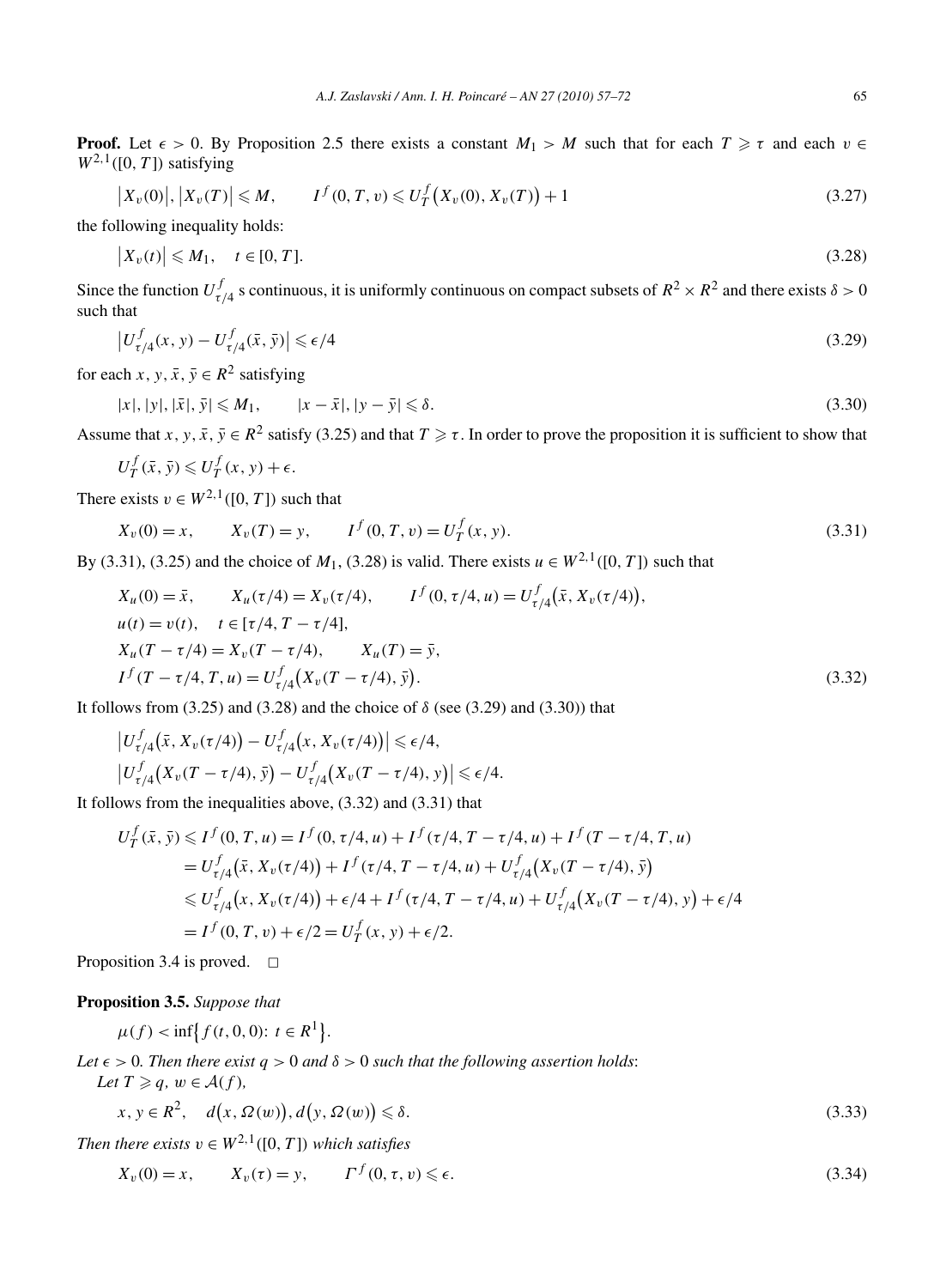**Proof.** By Proposition 2.8 for each  $w \in \mathcal{A}(f)$  there exist  $\delta(w)$ ,  $q(w) > 0$  such that the following property holds:

(P1) If  $T \geq q(w)$  and if  $x, y \in R^2$  satisfy  $d(x, \Omega(w)), d(y, \Omega(w)) \leq \delta(w)$ , then there exists  $v \in W^{2,1}([0, T])$  which satisfies (3.34).

By Propositions 2.4 and 3.1,

$$
\bar{T} := \sup \{ \tau(w) \colon w \in \mathcal{A}(f) \} < \infty,\tag{3.35}
$$

$$
\inf \{ \tau(w) \colon w \in \mathcal{A}(f) \} > 0. \tag{3.36}
$$

Define

$$
E = \bigcup \{ \Omega(w) \times \Omega(w) : w \in \mathcal{A}(f) \}. \tag{3.37}
$$

We will show that  $E$  is compact. In view of  $(3.2)$  it is sufficient to show that  $E$  is closed.

Let

$$
\{(x_i, y_i)\}_{i=1}^{\infty} \subset E, \quad \lim_{i \to \infty} (x_i, y_i) = (x, y).
$$
\n(3.38)

We show that  $(x, y) \in E$ . For each natural number *i* there exist  $w_i \in A(f)$ ,  $s_i, t_i \in [0, \infty)$  such that

$$
x_i = (w_i(t_i), w'_i(t_i)), \qquad y_i = (w_i(s_i), w'_i(s_i)).
$$
\n(3.39)

In view of (3.35) we may assume that

$$
t_i, s_i \in [0, \bar{T}], \quad i = 1, 2, \dots
$$
\n<sup>(3.40)</sup>

By (3.2) and the continuity of  $U^f_{\overline{T}}$ , the sequence  $\{I^f(0, \overline{T}, w_i)\}_{i=1}^{\infty}$  is bounded. Combined with (3.2) and (1.1) this implies that the sequence  $\{\int_0^{\bar{T}} |w''_i(t)|^{\gamma} dt\}_{i=1}^{\infty}$  is bounded. Extracting a subsequence and re-indexing if necessary we may assume without loss of generality that there exist

$$
t_* = \lim_{i \to \infty} t_i, \qquad s_* = \lim_{i \to \infty} s_i, \qquad \tau_* = \lim_{i \to \infty} \tau(w_i)
$$
\n(3.41)

and there exists  $u \in W^{2,\gamma}([0, \overline{T}])$  such that

$$
w_i \to u \quad \text{as } i \to \infty \text{ weakly in } W^{2,\gamma}([0, \bar{T}]),
$$
  

$$
(w_i, w'_i) \to (u, u') \quad \text{as } i \to \infty \text{ uniformly on } [0, \bar{T}].
$$
 (3.42)

By (3.42), (3.2), the continuity of  $\pi^f$ , and the lower semicontinuity of integral functionals [4],

$$
\Gamma^f(0, \overline{T}, u) \leqslant \liminf_{i \to \infty} \Gamma^f(0, \overline{T}, w_i) = 0
$$

and  $\Gamma^f(0, \bar{T}, u) = 0$ .

It follows from (3.38), (3.39), (3.40), (3.42) and (3.41) that

$$
x = \lim_{i \to \infty} x_i = \lim_{i \to \infty} (w_i(t_i), w'_i(t_i)) = \lim_{i \to \infty} (u(t_i), u'(t_i)) = (u(t_*), u'(t_*)),
$$
\n(3.43)

$$
y = \lim_{i \to \infty} y_i = \lim_{i \to \infty} (w_i(s_i), w'_i(s_i)) = \lim_{i \to \infty} (u(s_i), u'(s_i)) = (u(s_*), u'(s_*)).
$$
\n(3.44)

By (3.42), the inclusion *w<sub>i</sub>* ∈  $A(f)$ , *i* = 1, 2, ..., (3.35) and (3.41),

$$
X_u(0) = \lim_{i \to \infty} X_{w_i}(0) = \lim_{i \to \infty} X_{w_i}(\tau(w_i)) = \lim_{i \to \infty} X_u(\tau(w_i)) = X_u(\tau_*).
$$

In view of (3.41), (3.40) and (3.36),

$$
0<\tau_*\leqslant \bar{T}.
$$

We have shown that

$$
X_u(0) = X_u(\tau_*), \quad 0 \leqslant \Gamma^f(0, \tau_*, u) \leqslant \Gamma^f(0, \overline{T}, u) = 0.
$$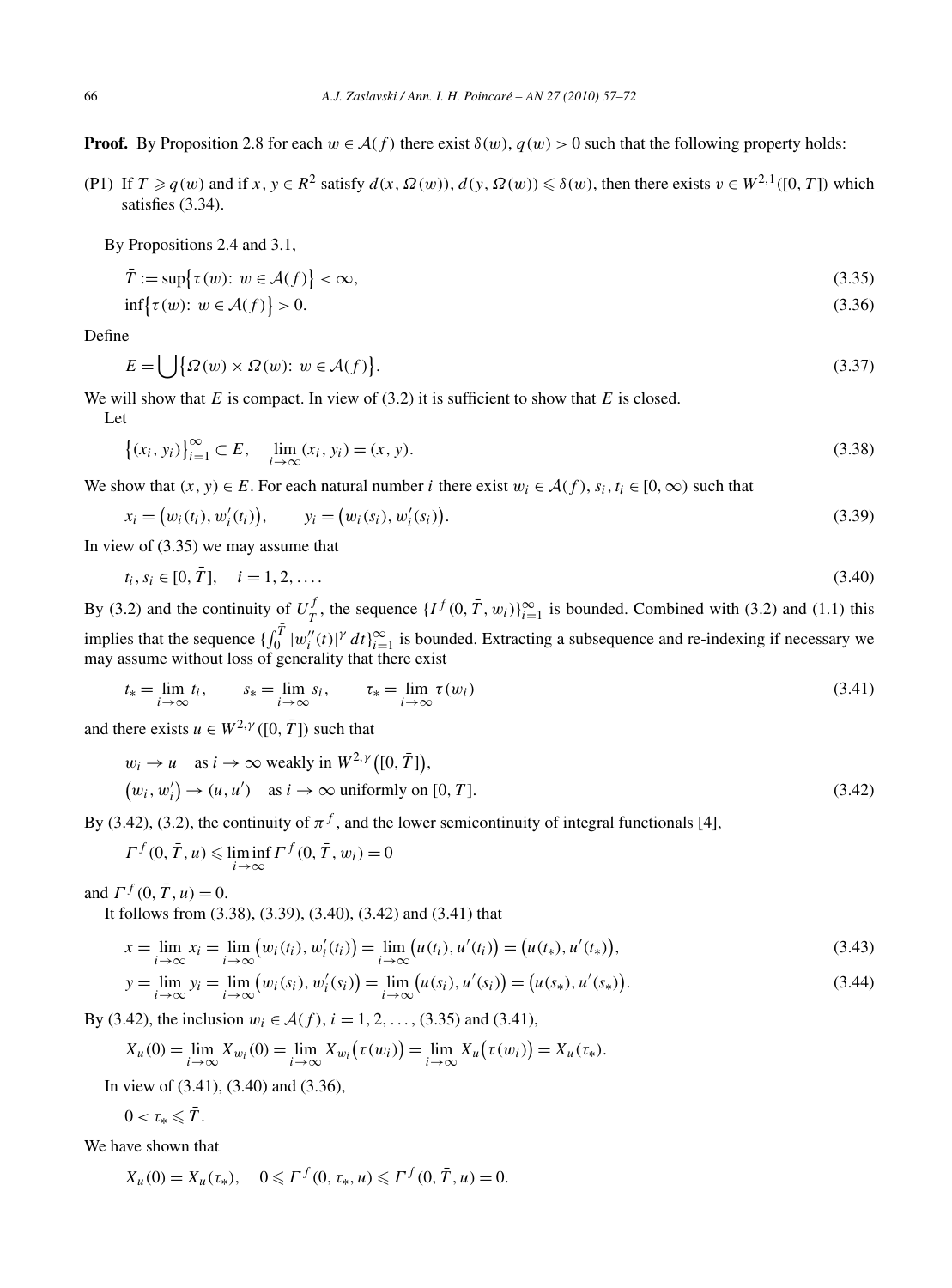This implies that *u* can be extended on the infinite interval  $[0, \infty)$  as a periodic  $(f)$ -good function with the period  $\tau_*$ . Thus we have that  $u \in \mathcal{A}(f)$  and in view of (3.43), (3.44) and (3.37)

$$
(x, y) \in \Omega(u) \times \Omega(u) \subset E.
$$

Therefore *E* is compact. For each  $w \in A(f)$  define an open set  $\mathcal{U}(w) \subset R^4$  by

$$
\mathcal{U}(w) = \left\{ (x, y) \in R^4 : d(x, \Omega(w)) < \delta(w)/4, d(y, \Omega(w)) < \delta(w)/4 \right\}. \tag{3.45}
$$

Then  $\mathcal{U}(w)$ ,  $w \in \mathcal{A}(f)$  is an open covering of the compact *E* and there exists a finite set  $\{w_1, \ldots, w_n\} \in \mathcal{A}(f)$  such that

$$
E \subset \bigcup_{i=1}^{n} \mathcal{U}(w_i). \tag{3.46}
$$

Set

$$
q = \max\{q(w_i): i = 1, ..., n\}, \qquad \delta = \min\{\delta(w_i)/4: i = 1, ..., n\}.
$$
\n(3.47)

Let  $T \geq q$ ,  $w \in \mathcal{A}(f)$  and let  $x, y \in \mathbb{R}^2$  satisfy (3.33). There exist

$$
\tilde{x}, \tilde{y} \in \Omega(w) \tag{3.48}
$$

such that

$$
|x - \tilde{x}|, |y - \tilde{y}| \le \delta. \tag{3.49}
$$

In view of (3.37), (3.46) and (3.48),  $(\tilde{x}, \tilde{y})$  ∈ *E* and there is *j* ∈ {1, ..., *n*} such that

$$
(\tilde{x}, \tilde{y}) \in \mathcal{U}(w_j). \tag{3.50}
$$

Relations (3.50) and (3.45) imply that there exist

$$
\bar{x}, \bar{y} \in \Omega(w_j) \tag{3.51}
$$

such that

$$
|\tilde{x} - \bar{x}|, |\tilde{y} - \bar{y}| < \delta(w_j)/4. \tag{3.52}
$$

By (3.49), (3.52) and (3.47)

$$
|x - \bar{x}|, |y - \bar{y}| < \delta + \delta(w_j)/4 \leq \delta(w_j)/2.
$$

It follows from this inequalities, (3.51), property (P1) with  $w = w_j$ , (3.47) and the inequality  $T \geq q$  that there exists  $v \in W^{2,1}([0, T])$  satisfying (3.34). Proposition 3.5 is proved.  $\Box$ 

## **4. Proof of Theorem 1.1**

By Proposition 3.4 in order to prove the theorem it is sufficient to show that for each  $x, y \in R^2$  there exists

$$
\lim_{T \to \infty} \left[ U_T^f(x, y) - T\mu(f) \right].
$$

Let *x*,  $y \in R^2$  and fix  $\epsilon > 0$ . We will show that there exist  $\overline{T} > 0$  and  $q > 0$  such that

$$
U_S^f(x, y) - S\mu(f) \le U_T^f(x, y) - T\mu(f) + \epsilon
$$
\n(4.1)

for each  $T \geq \overline{T}$  and each  $S \geq T + q$ .

By Proposition 3.5 there exist  $q > 0$ ,  $\delta_0 > 0$  such that for the following property holds:

(P2) For each  $T \geq q$ , each  $w \in A(f)$  and each  $x, y \in R^2$  satisfying

$$
d(x, \Omega(w)), d(y, \Omega(w)) \le \delta_0 \tag{4.2}
$$

there exists  $v \in W^{2,1}([0, T])$  such that

$$
X_v(0) = x,
$$
  $X_v(T) = y,$   $\Gamma^f(0, T, v) \le \epsilon.$  (4.3)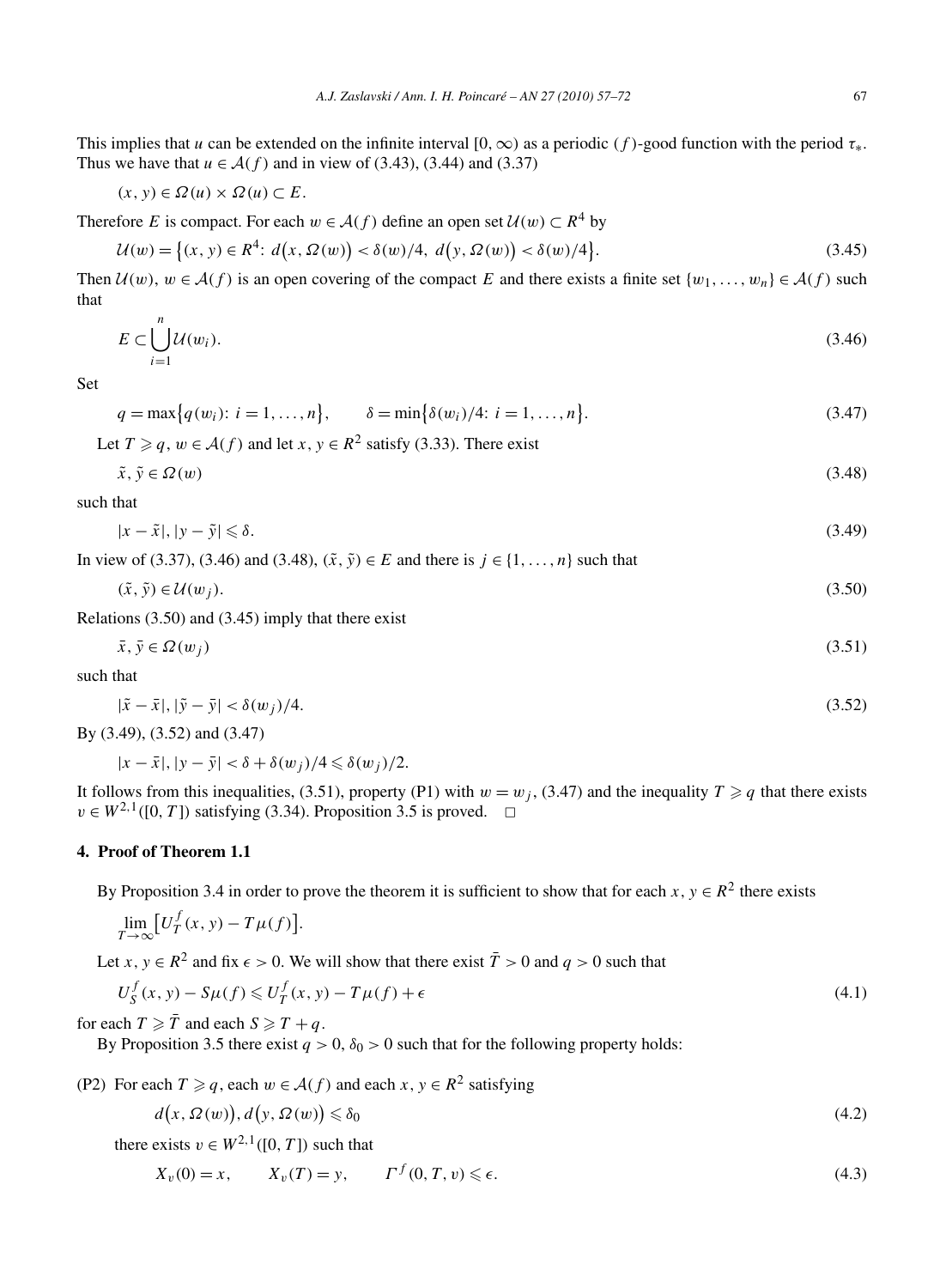In view of Proposition 2.4 there exists a real number

$$
l > \sup\{\tau(w): w \in \mathcal{A}(f)\}.
$$
\n
$$
(4.4)
$$

Choose

$$
M_0 > |x| + |y| + 2. \tag{4.5}
$$

By Proposition 2.5 there exists  $M_1 > M_0$  such that for each  $T \ge 1$  and each  $v \in W^{2,1}([0, T])$  satisfying

$$
\left| X_v(0) \right|, \left| X_v(T) \right| \le M_0, \qquad I^f(0, T, v) \le U_T^f\big( X_v(0), X_v(T) \big) + 1 \tag{4.6}
$$

the following inequality holds:

$$
\left|X_v(T)\right| \leqslant M_1, \quad t \in [0, T]. \tag{4.7}
$$

By Proposition 3.2 there exist  $\delta_1 > 0$ ,  $L_1 > l$  such that for each  $T \ge L_1$  and each  $v \in W^{2,1}([0, T])$  satisfying

$$
\left|X_v(0)\right|, \left|X_v(T)\right| \le M_1, \qquad \Gamma^f(0, T, v) \le \delta_1 \tag{4.8}
$$

there exist  $\sigma \in [0, T - l]$  and  $w \in \mathcal{A}(f)$  such that

$$
\left|X_v(\sigma+t) - X_w(t)\right| \leq \delta_0, \quad t \in [0,1].\tag{4.9}
$$

By Proposition 3.3 there exists a natural number *n* such that for each  $T \ge 1$  and each  $v \in W^{2,1}([0, T])$  satisfying

$$
\left| X_v(0) \right|, \left| X_v(T) \right| \le M_1, \qquad I^f(0, T, v) \le U_T^f\big( X_v(0), X_v(T) \big) + 1 \tag{4.10}
$$

there exists a sequence  $\{t_i\}_{i=0}^m \subset [0, T]$  with  $m \le n$  such that

$$
0 = t_0 < \cdots < t_i < t_{i+1} < \cdots < t_m = T,\tag{4.11}
$$

$$
\Gamma^{f}(t_{i}, t_{i+1}, v) = \delta_{1} \quad \text{for all integers } i \text{ satisfying } 0 \leq i < m - 1,
$$
\n
$$
\Gamma^{f}(t_{i}, t_{i+1}, v) < \delta_{1} \tag{4.12}
$$

$$
\Gamma^{J}\left(t_{m-1},t_{m},v\right)\leq \delta_{1}.\tag{4.12}
$$

Choose a number

$$
\bar{T} > 1 + nL_1. \tag{4.13}
$$

Let

$$
T \geqslant \bar{T}, \qquad S \geqslant T + q. \tag{4.14}
$$

There exists  $v \in W^{2,1}([0, T])$  such that

$$
X_v(0) = x, \qquad X_v(T) = y, \qquad I^f(0, T, v) = U^f_T(x, y). \tag{4.15}
$$

By (4.5), (4.13), (4.14), the choice of *M*<sup>1</sup> and (4.15), the inequality (4.7) holds. In view of (4.15), the choice of *n* (see  $(4.10)$ – $(4.12)$ ,  $(4.14)$ ,  $(4.13)$  and  $(4.5)$  there exists a sequence  $\{t_i\}_{i=0}^m \subset [0, T]$  with  $m \le n$  such that  $(4.11)$  and  $(4.12)$ hold. It follows from (4.14), (4.13) and (4.11) that

 $\max\{t_{i+1} - t_i: i = 0, ..., m-1\} \geq T/m \geq \overline{T}/n > L_1.$ 

Thus there exists  $j \in \{0, ..., m-1\}$  such that

$$
t_{j+1} - t_j > L_1. \tag{4.16}
$$

By (4.16), (4.7), (4.12) and the choice of  $\delta_1$ ,  $L_1$  (see (4.8), (4.9)) there exist

$$
\sigma \in [t_j, t_{j+1} - l], \quad w \in \mathcal{A}(f) \tag{4.17}
$$

such that (4.9) holds.

In particular

$$
d(X_v(\sigma), \Omega(w)) \leq \delta_0. \tag{4.18}
$$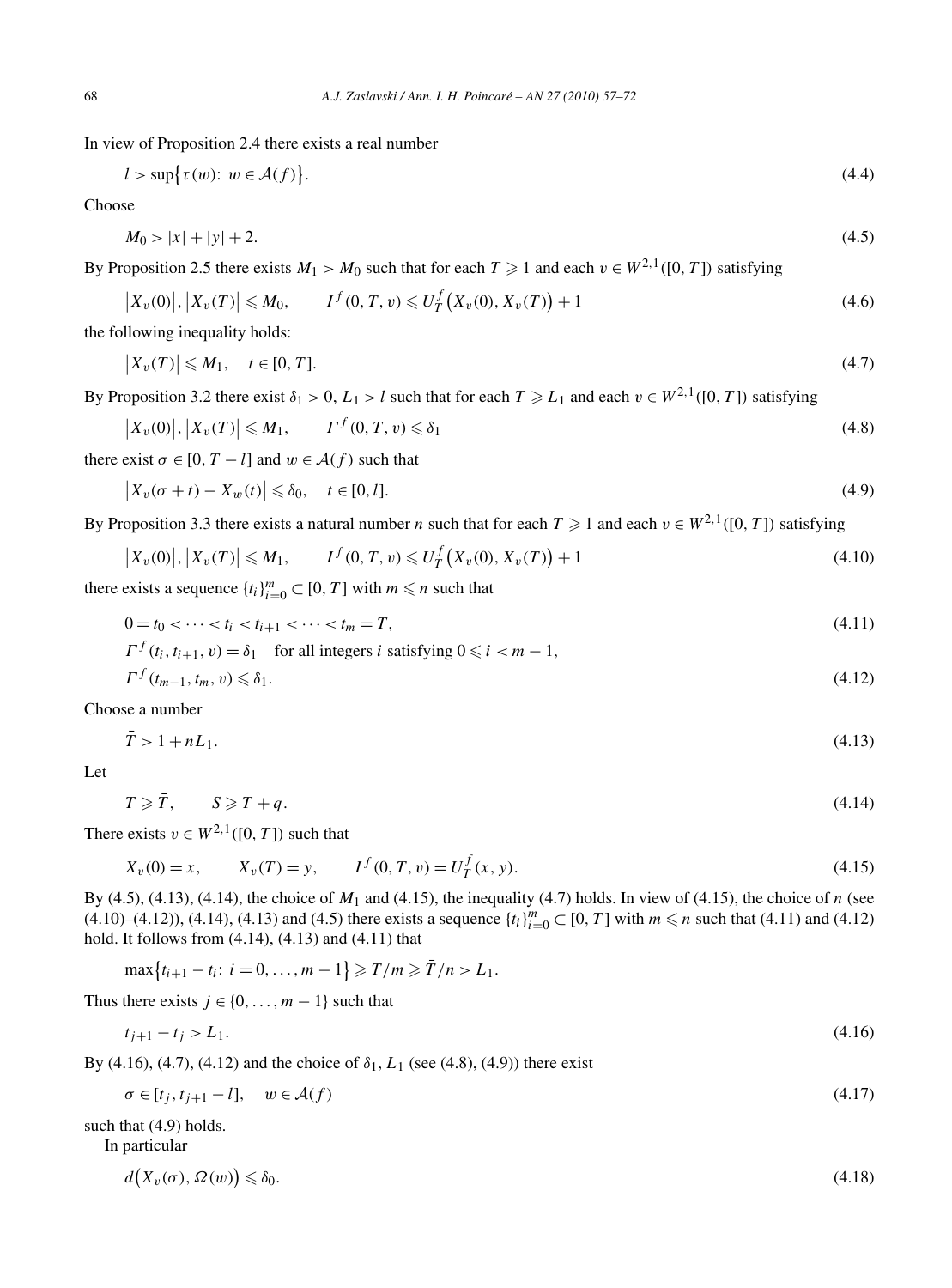It follows from  $(4.14)$ ,  $(4.17)$ , the property  $(P2)$  and  $(4.18)$  that there exists

$$
h \in W^{2,1}([\sigma, \sigma + S - T])
$$

such that

$$
X_h(\sigma) = X_v(\sigma), \qquad X_h(\sigma + S - T) = X_v(\sigma),
$$
  
\n
$$
\Gamma^f(\sigma, \sigma + S - T, h) \le \epsilon.
$$
\n(4.19)

It is easy to see that there exist  $u \in W^{2,1}([0, S])$  such that

$$
u(t) = v(t), \quad t \in [0, \sigma], \qquad u(t) = h(t), \quad t \in [\sigma, \sigma + S - T],
$$
  

$$
u(\sigma + S - T + t) = v(\sigma + t), \quad t \in [0, T - \sigma].
$$
 (4.20)

By (4.20) and (4.15),

$$
X_u(0) = x, \qquad X_u(S) = y. \tag{4.21}
$$

By (4.21), (2.2), (4.15), (4.20) and (4.19),

$$
U_{S}^{f}(x, y) - S\mu(f) \leq I^{f}(0, S, u) - S\mu(f)
$$
  
=  $\pi^{f}(X_{u}(0)) - \pi^{f}(X_{u}(S)) + \Gamma^{f}(0, S, u)$   
=  $\pi^{f}(X_{u}(0)) - \pi^{f}(X_{u}(S)) + \Gamma^{f}(0, \sigma, u) + \Gamma^{f}(\sigma, \sigma + S - T, u) + \Gamma^{f}(\sigma + S - T, S, u)$   
=  $\pi^{f}(X_{v}(0)) - \pi^{f}(X_{v}(T)) + \Gamma^{f}(0, \sigma, v) + \epsilon + \Gamma^{f}(\sigma, T, v)$   
=  $\epsilon + I^{f}(0, T, v) - T\mu(f) = U_{T}^{f}(x, y) - T\mu(f) + \epsilon$ .

Thus we have shown that (4.1) holds for each  $T \geq \overline{T}$  and each  $S \geq T + q$ . By Proposition 2.7

$$
\sup \{ U_T^f(x, y) - T\mu(f) \colon T \in [1, \infty) \} < \infty.
$$

On the other hand by (1.6) for each  $T \ge 1$ 

$$
U_f^f(x, y) - T\mu(f) \geqslant \pi^f(x) - \pi^f(y).
$$

Hence the set  $\{U_T^f(x, y): T \in [1, \infty)\}$  is bounded. Put

$$
d_* = \lim_{T \to \infty} \inf \{ U_s^f(x, y) - S\mu(f) : S \in [T, \infty) \}.
$$
\n(4.22)

We show that

$$
d_* = \lim_{T \to \infty} \left[ U_T^f(x, y) - T\mu(f) \right].
$$

Let  $\epsilon > 0$ . We have shown that there exist  $\bar{T} > 0$ ,  $q > 0$  such that (4.1) holds for each  $T \geq \bar{T}$  and each  $S \geq T + q$ . By (4.22) there exists  $T_0 \ge \overline{T}$  such that

$$
d_* \ge \inf \left\{ U_s^f(x, y) - S\mu(f) \colon S \in [T_0, \infty) \right\} \ge d_* - \epsilon. \tag{4.23}
$$

There exists  $T_1 \ge T_0$  such that

$$
\left|U_{T_1}^f(x,y) - T_1\mu(f) - \inf\left\{U_S^f(x,y) - S\mu(f); \ S \in [T_0,\infty)\right\}\right| \leq \epsilon.
$$
\n(4.24)

Let  $T \geq T_1 + q$ . Then in view of (4.23)

$$
U_{T}^{f}(x, y) - T\mu(f) \ge \inf \{ U_{S}^{f}(x, y) - S\mu(f): S \in [T_0, \infty) \} \ge d_* - \epsilon.
$$

On the other hand by the relation  $T \ge T_1 + q \ge T_0 + q \ge \overline{T} + q$ , (4.1) (which holds with  $T = T_1$ ,  $S = T$ ), (4.24) and (4.23)

$$
U_T^f(x, y) - T\mu(f) \le U_{T_1}^f(x, y) - T_1\mu(f) + \epsilon
$$
  

$$
\le \inf \{ U_S^f(x, y) - S\mu(f) \colon S \in [T_0, \infty) \} + 2\epsilon \le d_* + 2\epsilon.
$$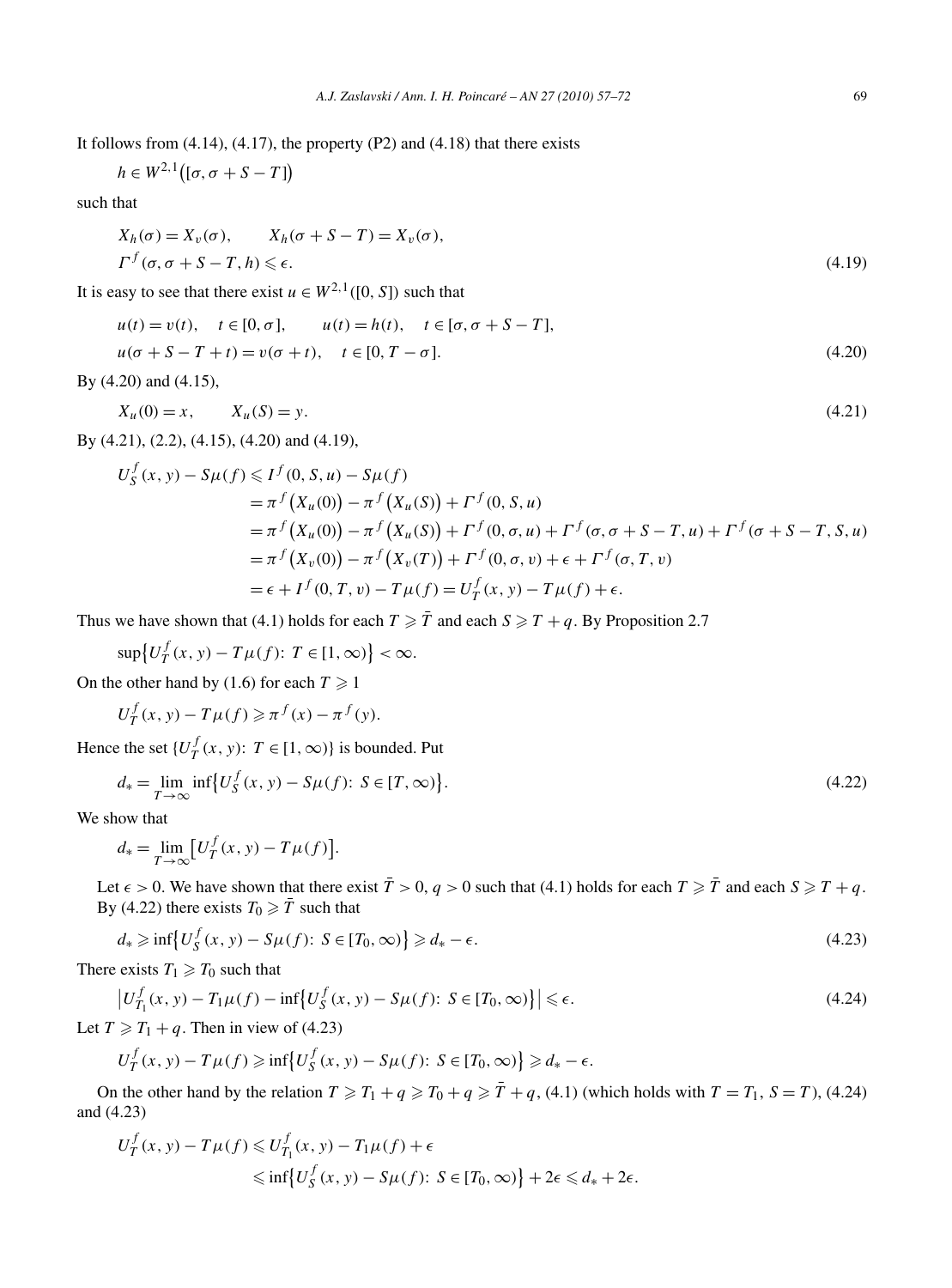Therefore

$$
\left|U_T^f(x, y) - T\mu(f) - d_*\right| \leq 2\epsilon \quad \text{for all } T \geq T_1 + q.
$$

Since  $\epsilon$  is an arbitrary positive number we conclude that

$$
d_* = \lim_{T \to \infty} \left[ U_T^f(x, y) - T\mu(f) \right].
$$

Theorem 1.1 is proved.

### **5. Proof of Theorem 1.2**

Consider the function  $U_{\infty}^f : R^2 \times R^2 \to R^1$  defined in Theorem 1.1:

$$
U_{\infty}^{f}(x, y) = \lim_{T \to \infty} [U_{T}^{f}(x, y) - T\mu(f)], \quad x, y \in R^{2}.
$$
\n(5.1)

By Proposition 2.10 there exists  $M > 0$  such that for each  $T \ge 1$  and each  $v \in W^{2,1}([0, T])$  satisfying

$$
I^{f}(0, T, v) \le \inf \{ U^{f}_{T}(x, y): x, y \in R^{2} \} + 1
$$
\n(5.2)

the following inequality holds:

$$
\left|X_v(t)\right| \leqslant M, \quad t \in [0, T]. \tag{5.3}
$$

Let *x*,  $y \in R^2$  satisfy max $\{|x|, |y|\} > T \ge 1$ . Then by the choice of *M*,

$$
U_T^f(x, y) > \inf \{ U_T^f(z_1, z_2): z_1, z_2 \in R^2 \} + 1.
$$

This implies that for each  $T \geq 1$ 

$$
\inf \{ U_T^f(x, y): x, y \in R^2 \text{ and } \max \{ |x|, |y| \} > M \} \ge \inf \{ U_T^f(x, y): x, y \in R^2 \} + 1. \tag{5.4}
$$

Put

$$
E_1 = \{(x, y) \in R^2 \times R^2 \colon \max\{|x|, |y|\} > M\}, \qquad E_2 = \left(R^2 \times R^2\right) \setminus E_1. \tag{5.5}
$$

In view of (5.5) and (5.4) for any  $T \ge 1$ 

$$
\inf \{ U_T^f(x, y) - T\mu(f) : (x, y) \in E_1 \} \ge \inf \{ U_T^f(x, y) - T\mu(f) : (x, y) \in E_2 \} + 1. \tag{5.6}
$$

By Theorem 1.1

$$
U_T^f(x, y) - T\mu(f) \to U_\infty^f(x, y) \quad \text{as } T \to \infty \tag{5.7}
$$

uniformly on  $E_2$ . This implies that

$$
\lim_{T \to \infty} \inf \{ U_T^f(x, y) - T\mu(f) : x, y \in E_2 \} = \inf \{ U_{\infty}^f(x, y) : (x, y) \in E_2 \}.
$$
\n(5.8)

Let  $(z, \bar{z}) \in E_1$ . Then by (5.1), (5.6) and (5.8)

$$
U_{\infty}^{f}(z, \bar{z}) = \lim_{T \to \infty} \left[ U_{T}^{f}(z_{1}, \bar{z}) - T\mu(f) \right]
$$
  
\n
$$
\geq \lim_{T \to \infty} \left[ \inf \{ U_{T}^{f}(x, y) - T\mu(f) : (x, y) \in E_{2} \} + 1 \right]
$$
  
\n
$$
= \inf \{ U_{\infty}^{f}(x, y) : (x, y) \in E_{2} \} + 1.
$$
 (5.9)

Since the function  $U^f_{\infty}$  is continuous the set

$$
E_{\infty} := \left\{ (x, y) \in E_2 : U_{\infty}^f(x, y) = \inf \left\{ U_{\infty}^f(z) : z \in E_2 \right\} \right\}
$$
\n(5.10)

is nonempty and compact. In view of (5.9) and (5.10)

$$
U_{\infty}^{f}(z) \geq U_{\infty}^{f}(y) + 1 \quad \text{for each } z \in E_1 \text{ and each } y \in E_{\infty}.
$$
 (5.11)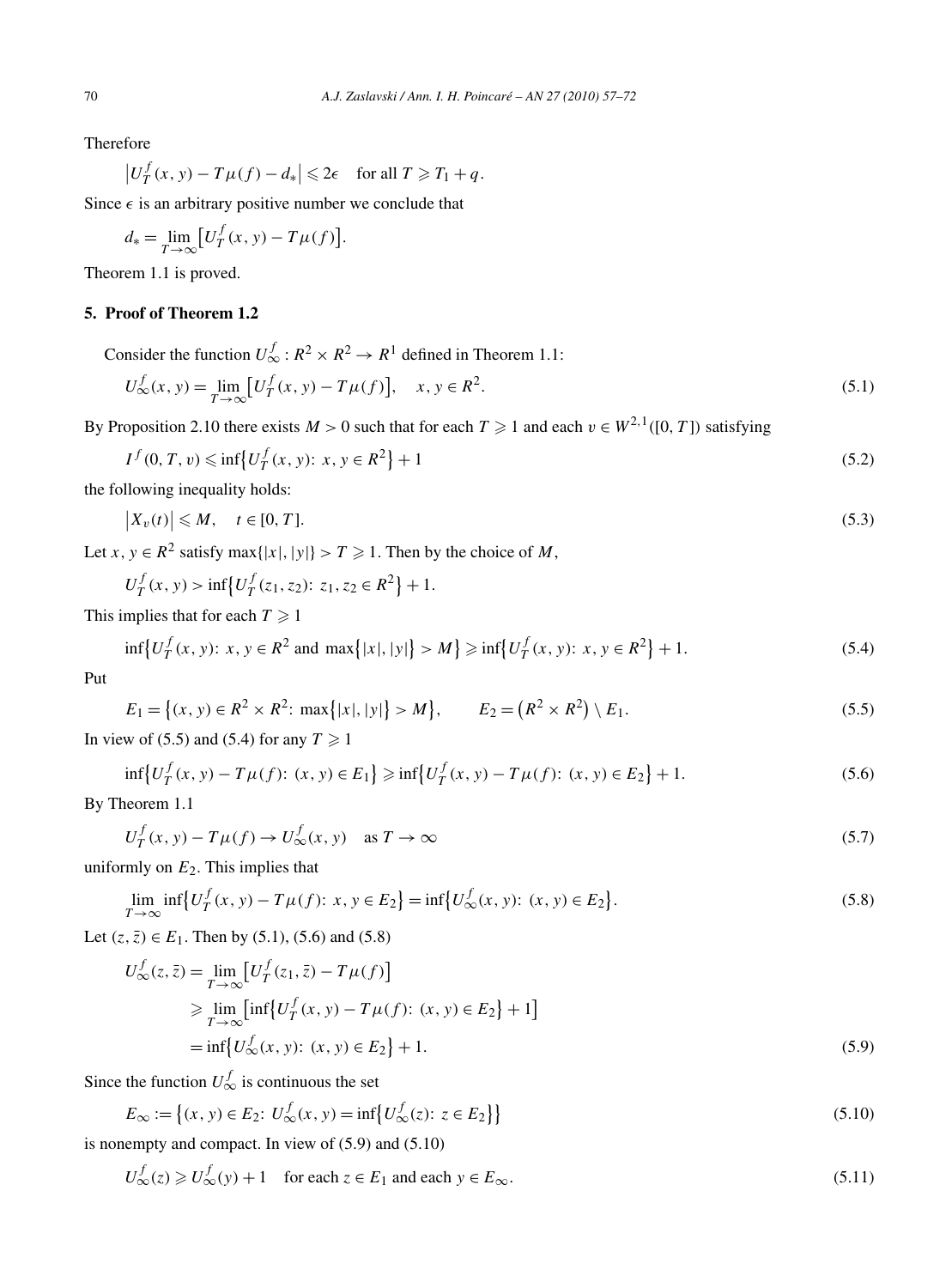Let  $\epsilon > 0$ . Using standard arguments and compactness of  $E_2$  we can show that there exists  $\delta \in (0, 8^{-1})$  such that

if 
$$
z \in R^4
$$
 satisfies  $U_{\infty}^f(z) \le \inf \{ U_{\infty}^f(y) : y \in R^4 \} + 4\delta$ , then  $d(z, E_{\infty}) \le \epsilon$ . (5.12)

By Theorem 1.1 there exists  $\overline{T} > 1$  such that

$$
\left|U^f_T(x,y) - T\mu(f) - U^f_\infty(x,y)\right| \leq \delta \quad \text{for any } T \geq \overline{T} \text{ and any } (x,y) \in E_2. \tag{5.13}
$$

Assume that

$$
T \geqslant \overline{T}, \quad (x, y) \in R^2 \times R^2, \qquad U_T^f(x, y) \leqslant \inf \{ U_T^f(z) : z \in R^4 \} + \delta. \tag{5.14}
$$

In view of (5.14), (5.5) and (5.6),

$$
(x, y) \in E_2. \tag{5.15}
$$

By (5.15), (5.14) and (5.13),

$$
\left|U_T^f(x,y) - \mu(f)T - U_\infty^f(x,y)\right| \le \delta. \tag{5.16}
$$

By (5.14), (5.6), (5.9) and (5.13),

$$
\begin{aligned} \left| \inf \left\{ U_T^f(z) - T\mu(f) : z \in R^4 \right\} - \inf \left\{ U_\infty^f(z) : z \in R^4 \right\} \right| \\ &= \left| \inf \left\{ U_T^f(z) - T\mu(f) : z \in E_2 \right\} - \inf \left\{ U_\infty^f(z) : z \in E_2 \right\} \right| \leq \delta. \end{aligned}
$$

Combined with (5.16) and (5.14) this implies that

$$
U_{\infty}^{f}(x, y) \le U_{T}^{f}(x, y) - \mu(f)T + \delta \le \inf\{U_{T}^{f}(z) - T\mu(f): z \in R^{4}\} + 2\delta
$$
  

$$
\le \inf\{U_{\infty}^{f}(z): z \in R^{4}\} + 3\delta.
$$

By the relation above and (5.12),  $d((x, y), E_{\infty}) \le \epsilon$ . Theorem 1.2 is proved.

#### **References**

- [1] R.A. Adams, Sobolev Spaces, Academic Press, New York, 1975.
- [2] S. Aubry, P.Y. Le Daeron, The discrete Frenkel–Kontorova model and its extensions I, Phys. D 8 (1983) 381–422.
- [3] J. Baumeister, A. Leitao, G.N. Silva, On the value function for nonautonomous optimal control problem with infinite horizon, Systems Control Lett. 56 (2007) 188–196.
- [4] L.D. Berkovitz, Lower semicontinuity of integral functionals, Trans. Amer. Math. Soc. 192 (1974) 51–57.
- [5] J. Blot, P. Cartigny, Optimality in infinite-horizon variational problems under sign conditions, J. Optim. Theory Appl. 106 (2000) 411–419.
- [6] J. Blot, P. Michel, The value-function of an infinite-horizon linear quadratic problem, Appl. Math. Lett. 16 (2003) 71–78.
- [7] B.D. Coleman, M. Marcus, V.J. Mizel, On the thermodynamics of periodic phases, Arch. Ration. Mech. Anal. 117 (1992) 321–347.
- [8] A. Leizarowitz, Tracking nonperiodic trajectories with the overtaking criterion, Appl. Math. Optim. 14 (1986) 155–171.
- [9] A. Leizarowitz, V.J. Mizel, One dimensional infinite horizon variational problems arising in continuum mechanics, Arch. Ration. Mech. Anal. 106 (1989) 161–194.
- [10] V.L. Makarov, A.M. Rubinov, Mathematical Theory of Economic Dynamics and Equilibria, Springer-Verlag, New York, 1977.
- [11] M. Marcus, Universal properties of stable states of a free energy model with small parameters, Calc. Var. Partial Differential Equations 6 (1998) 123–142.
- [12] M. Marcus, A.J. Zaslavski, On a class of second order variational problems with constraints, Israel J. Math. 111 (1999) 1–28.
- [13] M. Marcus, A.J. Zaslavski, The structure of extremals of a class of second order variational problems, Ann. Inst. H. Poincaré Anal. Non Linéare 16 (1999) 593–629.
- [14] M. Marcus, A.J. Zaslavski, The structure and limiting behavior of locally optimal minimizers, Ann. Inst. H. Poincaré Anal. Non Linéare 19 (2002) 343–370.
- [15] B. Mordukhovich, Minimax design for a class of distributed parameter systems, Autom. Remote Control 50 (1990) 1333–1340.
- [16] B. Mordukhovich, I. Shvartsman, Optimization and feedback control of constrained parabolic systems under uncertain perturbations, in: Optimal Control, Stabilization and Nonsmooth Analysis, in: Lecture Notes Control Inform. Sci., Springer, 2004, pp. 121–132.
- [17] J. Moser, Minimal solutions of variational problems on a torus, Ann. Inst. H. Poincaré Anal. Non Linéare 3 (1986) 229–272.
- [18] P.H. Rabinowitz, E. Stredulinsky, On some results of Moser and of Bangert, Ann. Inst. H. Poincaré Anal. Non Linéare 21 (2004) 673–688.
- [19] P.H. Rabinowitz, E. Stredulinsky, On some results of Moser and of Bangert. II, Adv. Nonlinear Stud. 4 (2004) 377–396.
- [20] A.J. Zaslavski, Ground states in Frenkel–Kontorova model, Math. USSR Izv. 29 (1987) 323–354.
- [21] A.J. Zaslavski, The existence of periodic minimal energy configurations for one-dimensional infinite horizon variational problems arising in continuum mechanics, J. Math. Anal. Appl. 194 (1995) 459–476.